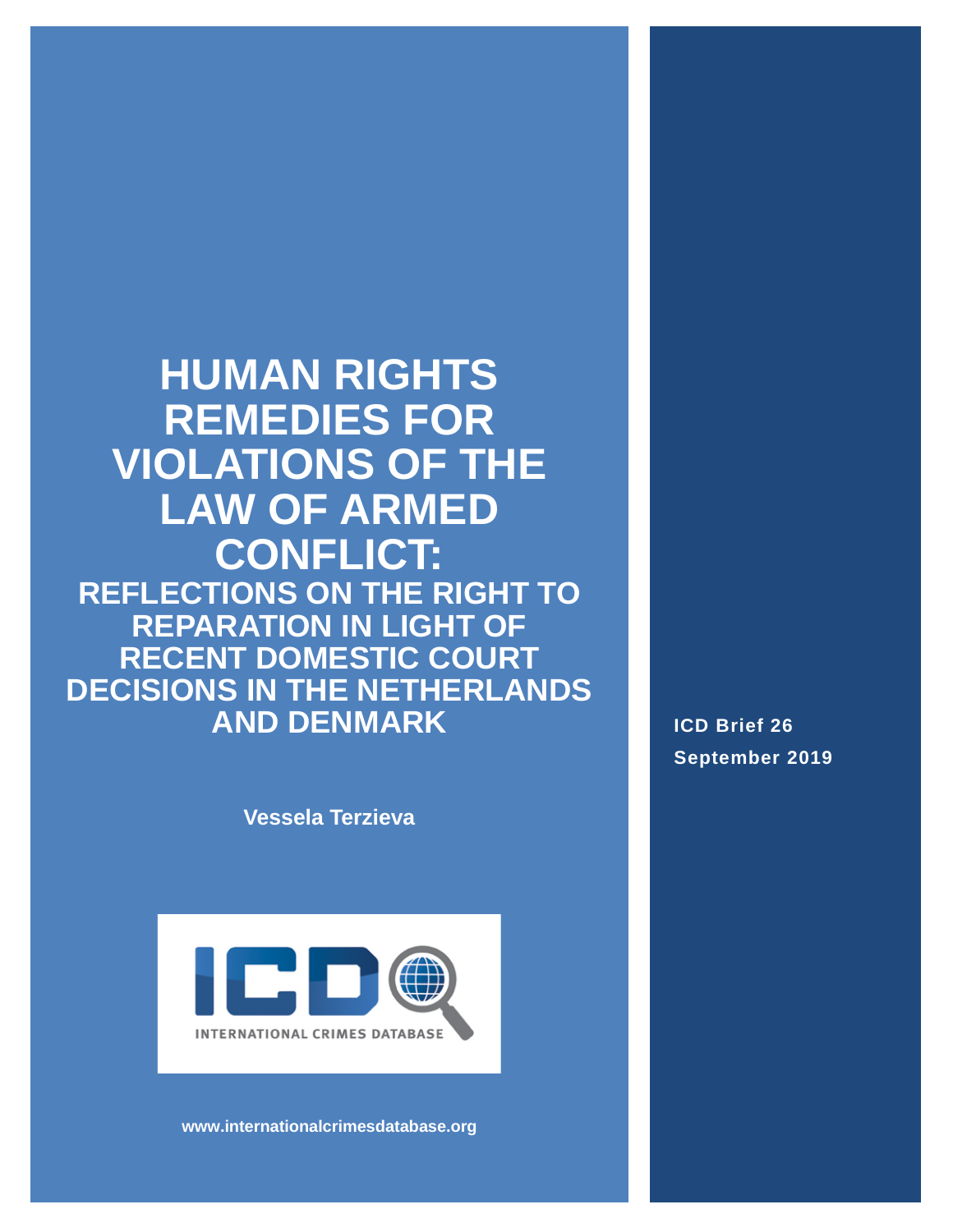#### **ABSTRACT**

In recent decisions courts in the Netherlands and Denmark awarded compensation to individual victims for damage caused by the respective state's armed forces in military operations abroad. The events to which the claims for compensation related took place in situations of armed conflict. Some of these events had been previously qualified as genocide, war crimes, and crimes against humanity. Others may be qualified as violations of international humanitarian law. Currently, the state practice on the right to reparation for victims of international humanitarian law violations is not consistent and the existence of such a right itself is a subject of academic debate. The recent court decisions in the Netherlands and Denmark make a significant contribution to this debate and to the developing state practice. They *de facto* recognise a right of individual victims of international humanitarian law violations to claim compensation directly from the responsible state and clarify the application of international law in defining the standard of wrongfulness under domestic law, showing that domestic courts may serve as a mechanism to enforce international law in situations of armed conflict. These decisions also clarify the criteria for attribution of seconded military forces' conduct to the sending state and suggest that domestic courts are able to handle large and complex compensation claims related to military forces' activities abroad.

#### **I. INTRODUCTION**

After the fall of Srebrenica on 11 July 1995, thousands of Bosnian Muslim men, women, and children fled to Potočari, where the headquarters of the Dutch military contingent (Dutchbat), part of the United Nations Protection Force in Bosnia and Herzegovina (UNPROFOR), were located. Over 5,000 Bosnian Muslims were admitted into the Dutchbat's compound. A far larger number stayed outside. Another 10,000 to 15,000 men fled to the woods. On 12 and 13 July the Bosnian Serb Army transported out of the area the Bosnian Muslims who had stayed in and outside the compound. Men were removed from the group and asked to board separate buses. Between 14 to 17 July 1995 Bosnian Serb forces killed at least 7,000 Bosnian Muslim men from the 'safe' area, most of them in mass executions.<sup>1</sup>

<span id="page-1-0"></span> $\overline{a}$ <sup>1</sup> District Court of The Hague, *X and Stichting Mothers of Srebrenica v. State of the Netherlands*, Case No. C/09/295247/ HA ZA 07-2973, Judgment, 16 July 2014 (*Mothers of Srebrenica* District Court), paras 2.32- 2.43. An English translation is available here: [<https://uitspraken.rechtspraak.nl/inziendocument?id=ECLI:NL:RBDHA:2014:8748>](https://uitspraken.rechtspraak.nl/inziendocument?id=ECLI:NL:RBDHA:2014:8748).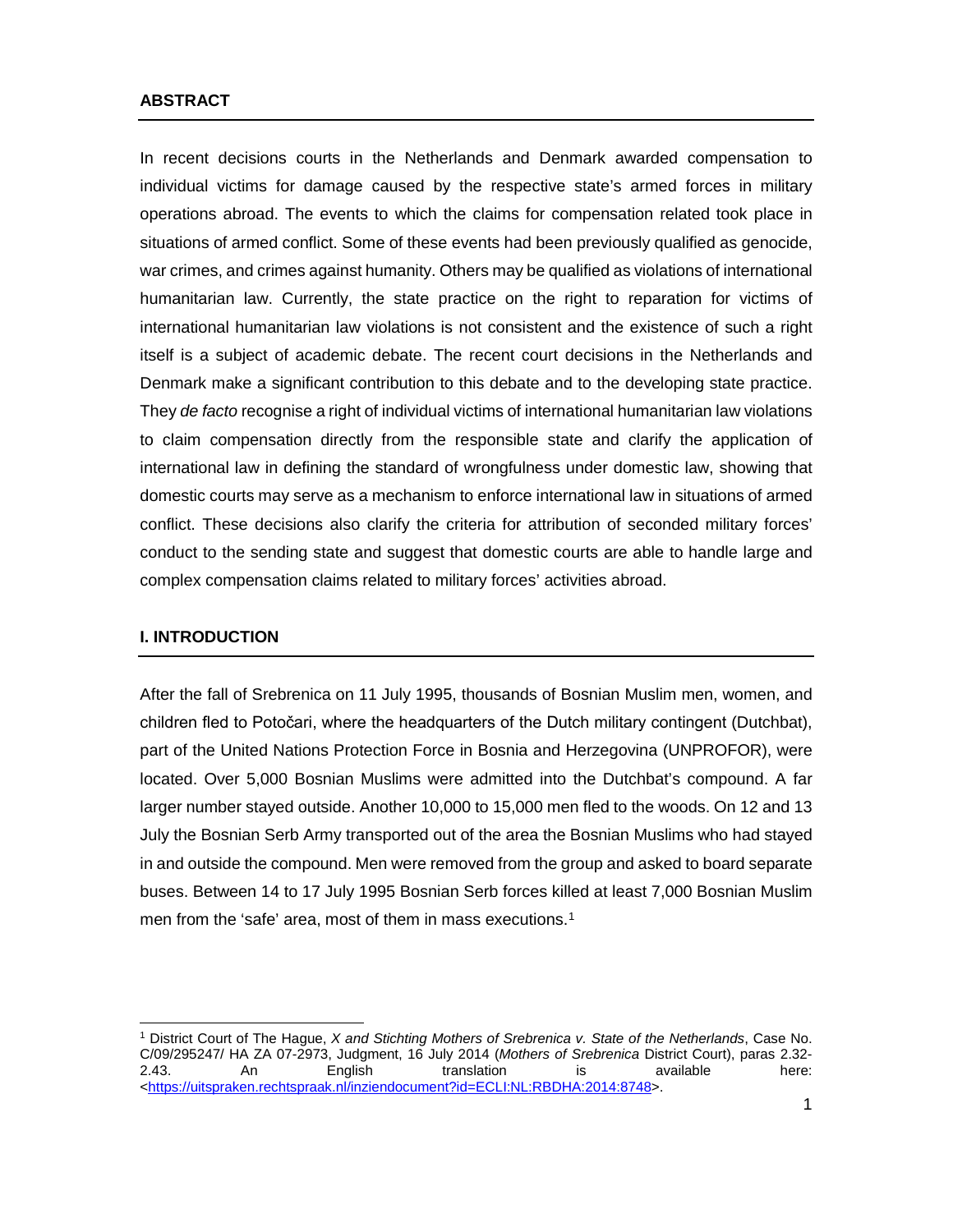On 25 November 2004 an operation took place in and around the city of Az Zubayr, in the Basra province of Iraq, in which Iraqi, Danish, and British soldiers participated (operation Green Desert).<sup>[2](#page-2-0)</sup> In the course of the operation the Iraqi National Guard conducted house searches and arrests, while the Danish forces provided support by forming an "outer ring" behind the Iraqi soldiers. During the operation at least 27 Iraqi citizens were captured and detained in a military base and subsequently in a prison in Basra, where they were subjected to inhumane treatment and torture.<sup>[3](#page-2-1)</sup> After up to 50 days in detention, the detainees were released.[4](#page-2-2)

Recently, courts in the Netherlands and Denmark awarded compensation to individual victims for damage caused by the respective state's armed forces in the operations described above. The events to which the claims for compensation relate took place in situations of armed conflict. Some of these events had been previously qualified as genocide, war crimes, and crimes against humanity. Others may be qualified as violations of international humanitarian law. This paper analyses the decisions of the Dutch and Danish courts in the context of the developing state practice on the right to reparation for victims of international humanitarian law violations and the academic debate on the existence of such a right. Part II examines the international norms relating to the right to reparation for victims of violations of the law of armed conflict. Part III presents the main findings of the decisions under review. The Dutch decisions, which all address the liability of the Dutch state for Dutchbat's acts in relation to the massacre in Srebrenica in 1995, are examined together. The discussion focuses on three questions: attribution of the alleged conduct to the state, determination of wrongfulness, and establishment of a causal link, required for liability. The Danish decision, which concerns the liability of the Ministry of Defence for acts of Danish military forces in relation to operation Green Desert in Iraq, is presented following the same structure. Part IV analyses the significance of these findings in the context of the developing state practice and academic debate on the right to reparation of victims of international humanitarian law violations. Part V presents some concluding remarks.

<span id="page-2-0"></span><sup>2</sup> High Court of Eastern Denmark, Case No. B-3448-14, *X. v. Ministry of Defence*, Judgment, 15 June 2018 (*Green Desert* High Court), p. 721. A copy of the decision can be requested here: [<http://www.domstol.dk/oestrelandsret/nyheder/domsresumeer/Pages/DomiIraksagen.aspx>](http://www.domstol.dk/oestrelandsret/nyheder/domsresumeer/Pages/DomiIraksagen.aspx). 3 *Green Desert* High Court, pp. 722-724.

<span id="page-2-2"></span><span id="page-2-1"></span><sup>4</sup> *Green Desert* High Court, p. 804.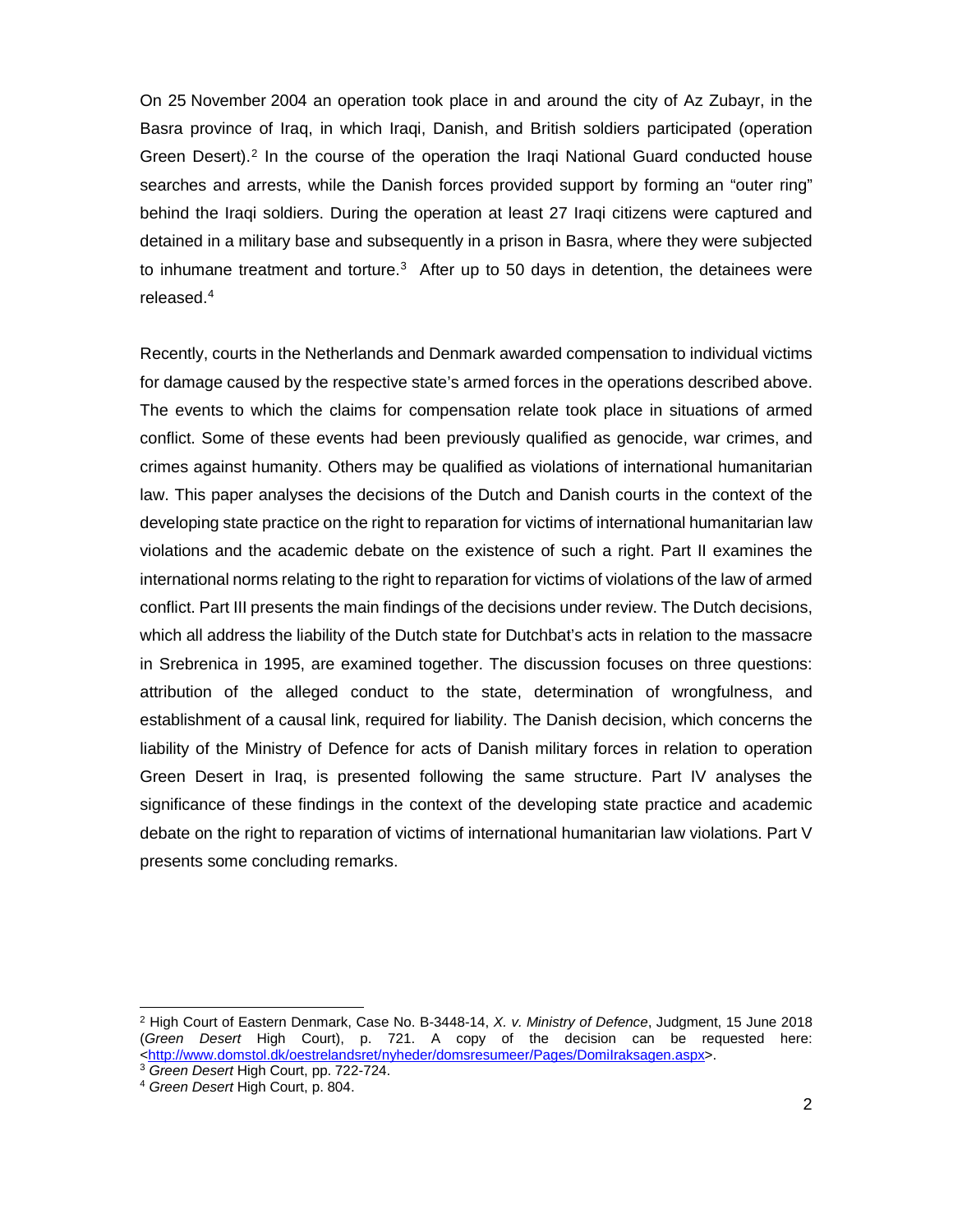# **II. A RIGHT TO REPARATION FOR VICTIMS OF INTERNATIONAL HUMANITARIAN LAW VIOLATIONS UNDER INTERNATIONAL LAW?**

In addition to national law, the conduct of military forces in an armed conflict may infringe upon norms of international humanitarian law and norms of international human rights law. While there is a significant overlap between these two bodies of international law, there are also important differences.

Human rights treaties guarantee to victims of human rights violations the right to an effective remedy.<sup>[5](#page-3-0)</sup> They create international enforcement mechanisms at the centre of which is the right to individual complaint. Under human rights law, the right to an effective remedy creates an obligation for the states parties to the respective treaty to investigate human rights violations, to prosecute the perpetrators under certain conditions, and to make reparation to individuals whose rights have been violated. $6$  As held by the Human Rights Committee, the body set up to ensure compliance with the ICCPR, "[w]ithout reparation to individuals whose Covenant rights have been violated, the obligation to provide an effective remedy, which is central to the efficacy of Article 2, paragraph 3, is not discharged".<sup>7</sup>

The Human Rights Committee has determined that reparation under the ICCPR can involve compensation, restitution, rehabilitation and measures of satisfaction, including public apologies, public memorials, guarantees of non-repetition and changes in relevant laws and practices, as well as bringing to justice the perpetrators of human rights violations. $8$ 

At a regional level, the European Convention on Human Rights authorises the European Court of Human Rights (ECtHR) to afford just satisfaction in cases where it has found a violation of

<span id="page-3-0"></span> $\overline{a}$ <sup>5</sup> International Covenant on Civil and Political Rights, 16 December 1966 (ICCPR), Art. 2(3); International Convention on the Elimination of All Forms of Racial Discrimination, 21 December 1965 (ICERD), Art. 6; Convention against Torture and Other Cruel, Inhuman or Degrading Treatment or Punishment, 10 December 1984 (CAT), Art. 13; International Convention for the Protection of All Persons from Enforced Disappearance 20 December 2006 (ICPPED), Art. 8(2); European Convention on Human Rights, 4 November 1950 (ECHR), Art. 13; American Convention on Human Rights, 22 November 1969, Art. 25.

<span id="page-3-1"></span><sup>6</sup> See Human Rights Committee, General Comment 31, 26 May 2004, CCPR/C/21/Rev.1/Add. 13 (Human Rights Committee, General Comment 31), paras 15, 18; see also Bassiouni, M. Cherif, 'International Recognition of Victims Rights', 6 Human Rights Law Review (2006) 203 (reprinted in Bassiouni, Cherif (ed.), *International Criminal Law, Third Edition, Volume III, International Enforcement*, Martinus Nijhoff Publishers, 2008, pp. 680.

<sup>7</sup> Human Rights Committee, General Comment 31, para. 16.

<span id="page-3-3"></span><span id="page-3-2"></span><sup>8</sup> Human Rights Committee, General Comment 31, para. 16. Other United Nations human rights treaties include similar provisions. See CAT, Art. 14, ICPPED, Art. 24(4) (compensation); ICPPED, Art. 24(5)(c) (just satisfaction); ICPPED, Art. 24(5)(b) (restitution); CAT, Art. 14, ICPPED, Art. 24(5)(c) (rehabilitation); CAT, Art. 14; ICPPED, Art. 24(5)(c) (guarantee of non-repetition).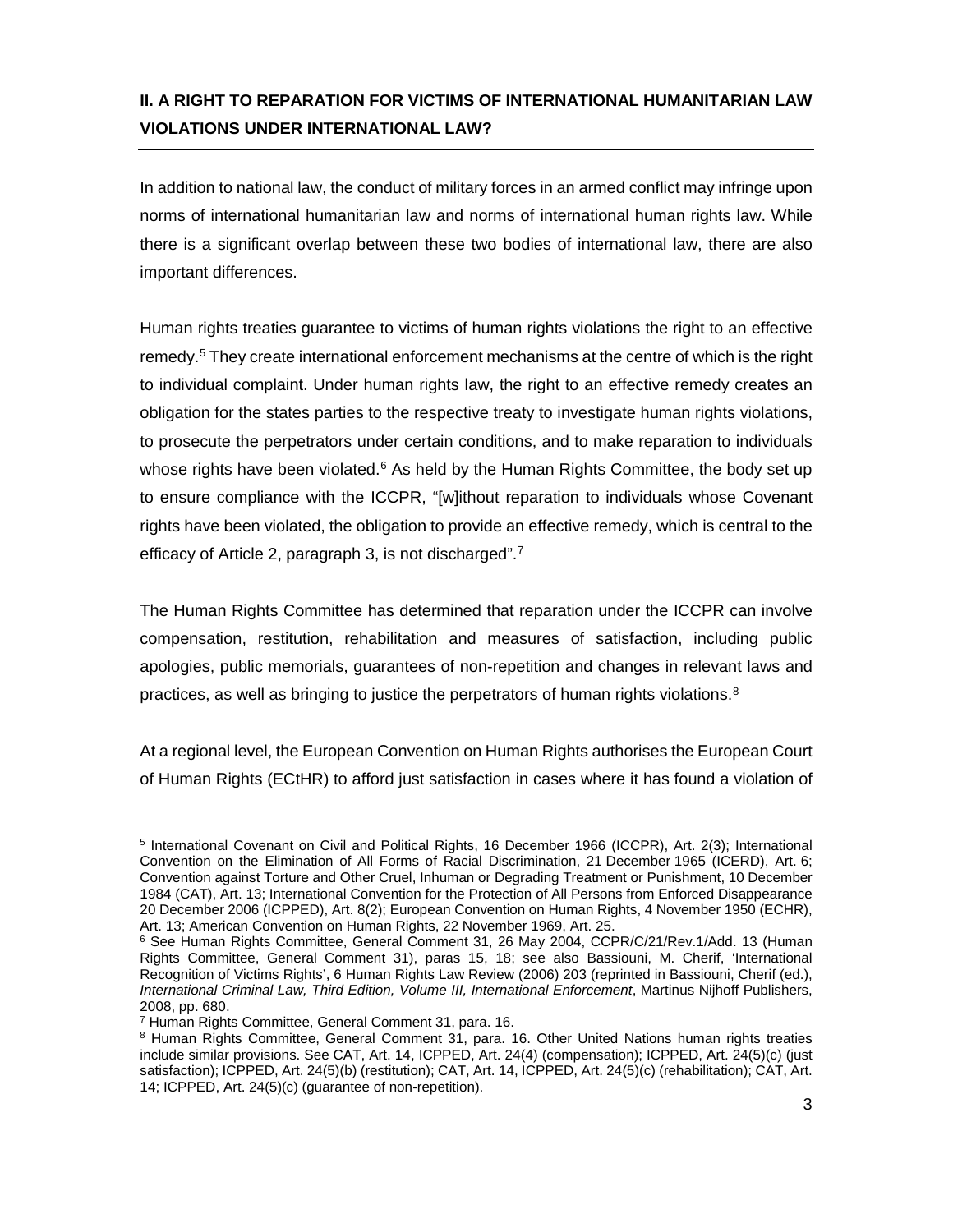the convention.[9](#page-4-0) While the ECtHR retains wide discretionary powers to assess whether compensation or any other measure of satisfaction is necessary,<sup>[10](#page-4-1)</sup> it has awarded pecuniary and non-pecuniary damages as well as compensation for legal costs.[11](#page-4-2) The Inter-American Court of Human Rights, established by the American Convention on Human Rights to interpret and apply the convention, has adopted a wide interpretation of the concept of reparation and has ordered specific reparation measures in favour of victims, including measures such as remembrance monuments, public apologies and provision of access to education and medical services.<sup>[12](#page-4-3)</sup> The African Charter on Human and People's Rights contains no specific provision on a right to a remedy. Under the Protocol to the Charter, however, in cases of a violation, the African Court on Human and People's Rights shall make "appropriate orders to remedy the violation, including the payment of fair compensation or reparation"[.13](#page-4-4)

International humanitarian law instruments, on the other hand, create obligations for the parties to an armed conflict<sup>14</sup> but do not provide for specific rights for victims or establish international judicial or other bodies to monitor the enforcement of their provisions. Article 3 of the 1907 Hague Convention IV Concerning the Laws and Customs of War on Land and Article 91 of Additional Protocol  $1^{15}$  $1^{15}$  $1^{15}$  provide that a state party to a conflict is liable to pay compensation for international humanitarian law violations committed by its armed forces.

Other international humanitarian law treaties confirm a state's obligation to make reparation for international humanitarian law violations committed by its armed forces.<sup>[16](#page-4-7)</sup> As noted by the International Committee of the Red Cross (ICRC), a state's responsibility to make full

<span id="page-4-1"></span><span id="page-4-0"></span><sup>9</sup> ECHR, Article. 41.

<sup>10</sup> See Haldemann, Frank, 'Principle 31. Rights and Duties Arising Out of the Obligation to Make Reparation', in: Haldemann, Frank and Unger, Thomas, *The United Nations Principles to Combat Impunity: a Commentary, Oxford University Press*, 2018, pp. 336-348 (Haldemann), marginal note 29.

<span id="page-4-2"></span><sup>11</sup> Evans, Christine, 'The Right to Reparation in International Law for Victims of Armed Conflict', Cambridge University Press, 2012 (Evans), pp. 65-66.<br><sup>12</sup> Evans, pp. 36, 75.

<span id="page-4-3"></span>

<span id="page-4-4"></span><sup>&</sup>lt;sup>13</sup> Protocol to the African Charter On Human And Peoples' Rights on the Establishment of an African Court on Human And Peoples' Rights, 9 June 1998, Art. 27(1).

<span id="page-4-5"></span><sup>&</sup>lt;sup>14</sup> See Droege, Cordula, 'The Interplay between International Humanitarian Law and International Human Rights Law in Situations of Armed Conflict', 40 lsr. L. Rev. 310 (2007), pp. 348-355.

<span id="page-4-6"></span><sup>&</sup>lt;sup>15</sup> Protocol Additional to the Geneva Conventions of 12 August 1949, and relating to the Protection of Victims of International Armed Conflicts, 8 June 1977 (Additional Protocol I).

<span id="page-4-7"></span><sup>&</sup>lt;sup>16</sup> The four Geneva Conventions of 1949 exclude the possibility for a state to absolve itself from liability for grave breaches of the conventions, First Geneva Convention 1949, Art. 51; Second Geneva Convention 1949, Art. 52; Third Geneva Conventions 1949, Art. 131; Fourth Geneva Convention 1949), Art. 148. Article 38 of the Second Protocol to the Hague Convention of 1954 for the Protection of Cultural Property in the Event of Armed Conflict, concluded in The Hague on 26 March 1999, applicable also to non-international armed conflicts, confirms the responsibility of a state to provide reparation, irrespectively of the provisions relating to individual criminal responsibility. This obligation is confirmed further by the International Law Commission (ICL)'s Draft Articles on Responsibility of States for Internationally Wrongful Acts, 2001 (DARS), see in particular Articles 1-3, and 31.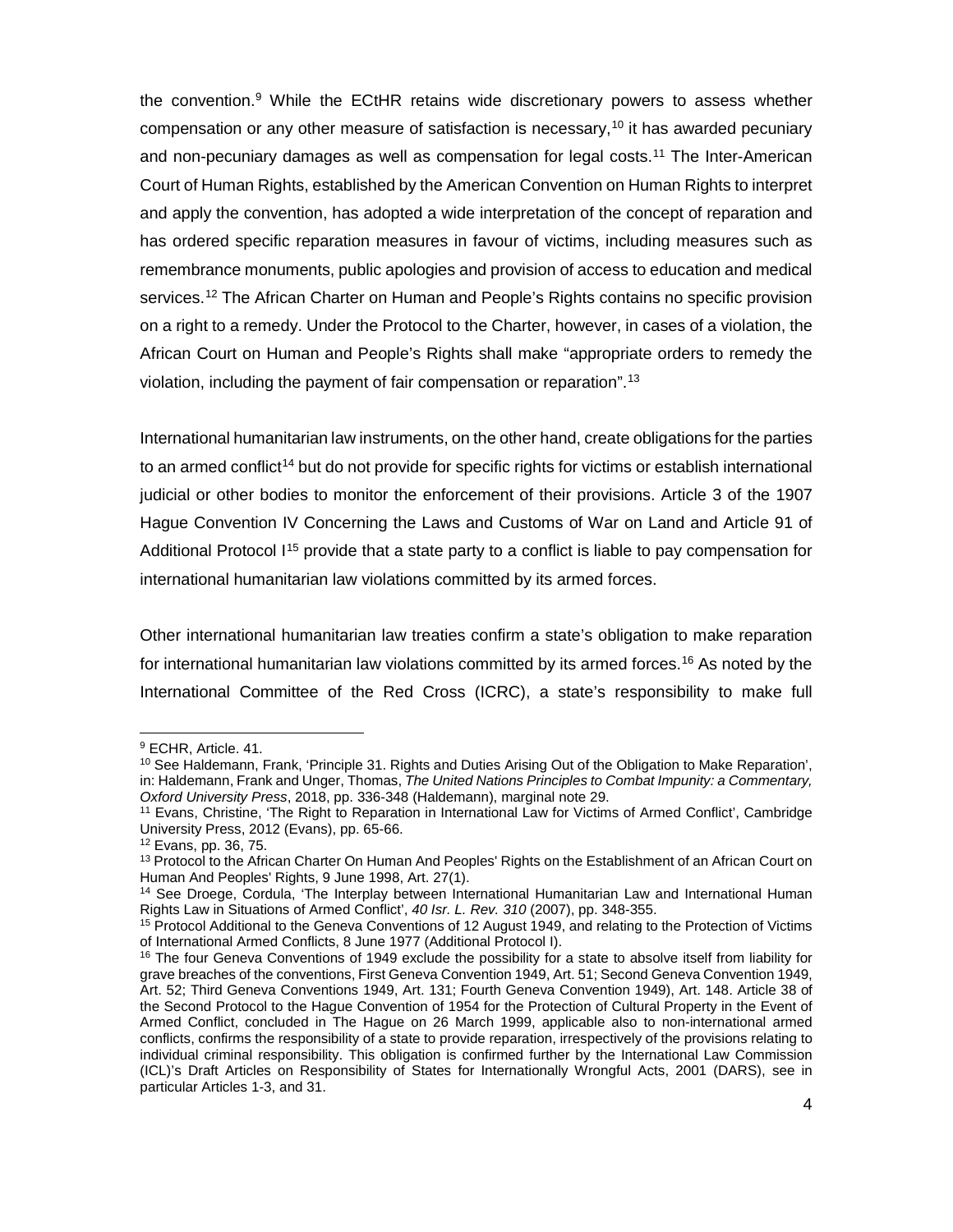reparation for the loss or injury caused by its international humanitarian law violation is now a norm of customary law applicable to both international and non-international armed conflicts.<sup>17</sup> Forms of reparations under international humanitarian law include restitution, compensation, rehabilitation, satisfaction, and quarantees of non-repetition.<sup>[18](#page-5-1)</sup>

While a state's obligation to make reparation for its international humanitarian law violation is firmly established in international law, the existence of a corresponding right of individual victims of international humanitarian law violations is subject of debate[.19](#page-5-2) Under the traditional view, applications for reparation or compensation can be made only via the state.<sup>[20](#page-5-3)</sup> Reparations have been provided to individuals via mechanisms set up by inter-state agreements or via unilateral state acts. $21$  An obvious downside of this approach is that victims would have to rely on their home states exercising diplomatic protection, $22$  as there are no clear legal mechanisms through which victims would be able to participate in inter-state negotiations or to influence unilateral state acts. As noted by Fleck, the general obligation of states to make reparation to victims is often limited in peace negotiations.<sup>[23](#page-5-6)</sup>

Individual victims may also seek reparation directly from the responsible state. Kalshoven notes in this respect that Article 3 of the 1907 Hague Convention IV does not specify who the claimant may be and there is nothing in the text that excludes the possibility for individual claims.[24](#page-5-7) He comments that in fact the records of the Second Hague Peace Conference in 1907, at which the text of Article 3 was adopted, provide convincing evidence that this text was intended not so much as a rule relating to international liability of one state *vis-à-vis* another,

<span id="page-5-0"></span><sup>&</sup>lt;sup>17</sup> Henckaerts, Jean-Marie and Doswald-Beck, Louise 'Customary International Humanitarian Law, Volume I:<br>Rules', International Committee of the Red Cross, 2005 (Henckaerts and Doswald-Beck), p. 537.

<span id="page-5-1"></span><sup>&</sup>lt;sup>18</sup> Fleck, Dieter, 'Individual and State Responsibility for Violations of the *Ius in Bello*: An Imperfect Balance', in: Heintschel von Heinegg, Wolff and Epping, Volker (eds.), *International Humanitarian Law Facing New Challenges*, Springer, 2007 (Fleck), pp. 199. See also Gillard, Emanuela-Chiara, 'Reparations for violations of international humanitarian law', *International Review of the Red Cross Vol. 85, No. 851 (2003),* pp. 529-553 (Gillard), pp. 531-532.

<span id="page-5-2"></span><sup>19</sup> Tomuschat, Christian, 'The International Law of State Immunity and Its Development by National Institutions', *Vanderbilt Journal of Transnational Law, vol. 44, issue 4* (2011) (Tomuschat), p. 1140; Tomuschat, Christian, 'Reparation for Victims of Grave Human Rights Violations', *10 Tulane Journal of International and Comparative Law,* (2002), p. 176; Haldemann, marginal note 38, see also marginal notes

<span id="page-5-3"></span><sup>&</sup>lt;sup>20</sup> Fleck, p. 190.<br><sup>21</sup> Henckaerts and Doswald-Beck, pp. 541-545.

<span id="page-5-5"></span><span id="page-5-4"></span><sup>22</sup> See Zimmermann, Andreas, 'Comment: Responsibility for Violations of International Humanitarian Law, International Criminal Law and Human Rights Law—Synergy and Conflict', in: Heintschel von Heinegg, Wolff and Epping, Volker (eds.), *International Humanitarian Law Facing New Challenges*, Springer, 2007, pp. 215- 223 (Zimmermann), p. 215.

<span id="page-5-6"></span><sup>&</sup>lt;sup>23</sup> Fleck, p. 191.

<span id="page-5-7"></span><sup>&</sup>lt;sup>24</sup> Kalshoven, Frits, 'Some Comments on the International Responsibility of States', in: Heintschel von Heinegg, Wolff and Epping, Volker (eds.), *International Humanitarian Law Facing New Challenges*, Springer, 2007, pp. 207-214 (Kalshoven 2007), p. 212.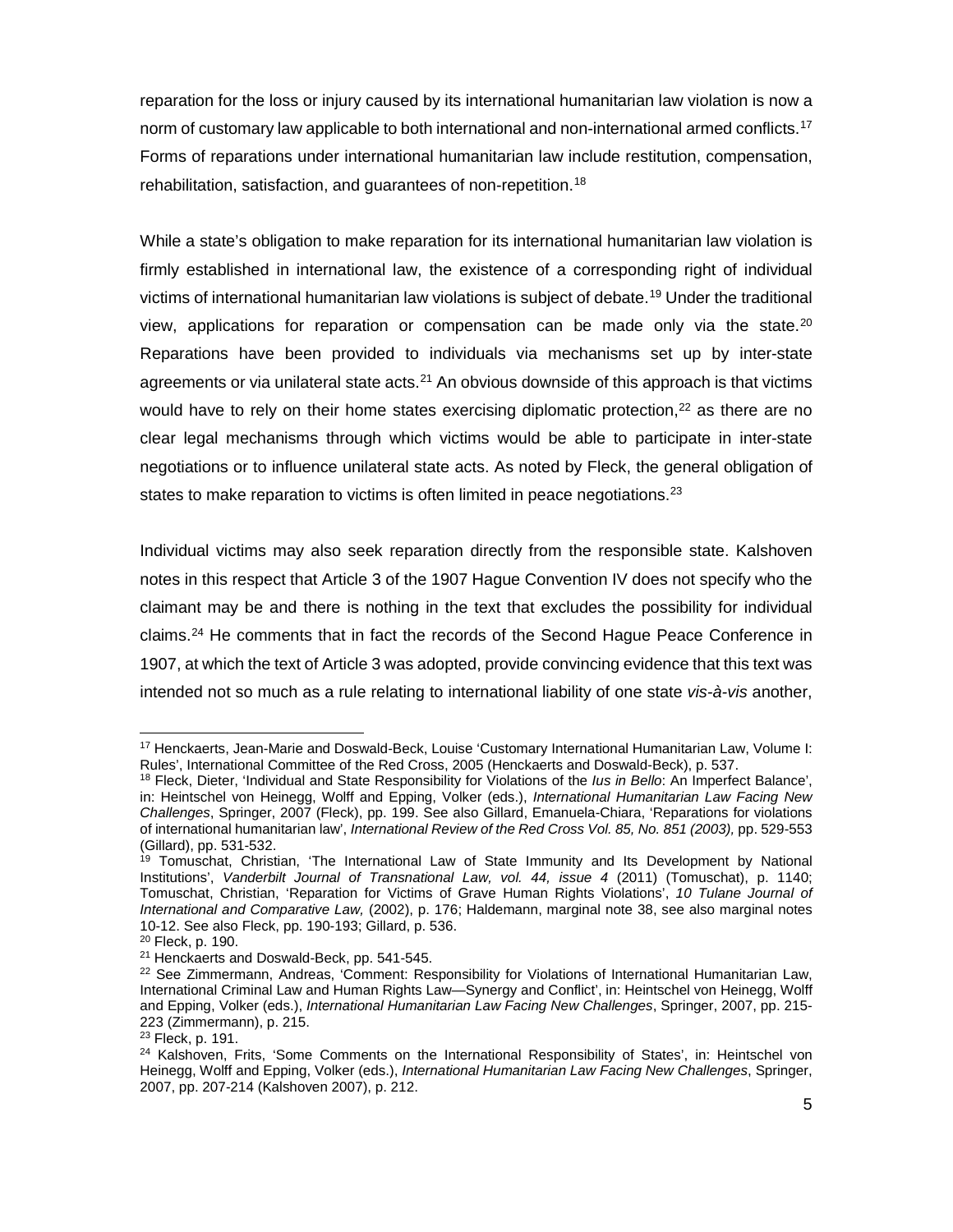but as a rule on a state's liability to individual persons for losses resulting from the conduct of that state's armed forces.[25](#page-6-0) When these records are considered together with the *travaux préparatoires* of Article 91 of Additional Protocol I, a conclusion could be drawn that the two articles together were intended to cover compensation to both the state and individual victims.<sup>[26](#page-6-1)</sup> In a recent study the ICRC has noted that there is an increasing trend of enabling individual victims to seek reparation directly from the responsible state. $27$ 

Individual claims against a state brought before courts other than those of the state responsible for the alleged violation are nevertheless likely to fail due to the application of the rule on state immunity. Under this rule, developed as a rule of customary international law primarily through judicial practice of municipal courts, a state is immune from the jurisdiction of another state with respect to acts and omissions in the exercise of its sovereign power (*acta jure imperii*).<sup>[28](#page-6-3)</sup> In the beginning of the  $21<sup>st</sup>$  century courts in Italy and Greece ruled that jurisdictional immunity is not absolute and cannot be invoked by a state with respect to acts constituting crimes under international law.<sup>[29](#page-6-4)</sup> The International Court of Justice (ICJ) rejected this position in its judgment in the case of *Germany v. Italy*. It ruled that state immunity for *acta jure imperii* continues to extend to civil proceedings for acts occasioning death, personal injury or damage to property committed by the armed forces in an armed conflict, even if these acts take place on the territory of the forum state,<sup>[30](#page-6-5)</sup> and even if the alleged wrongful acts consist of serious violations of international human rights law, the international law of armed conflict, or infringe upon *jus cogens* norms.[31](#page-6-6) The ICJ has not ruled yet, however, on whether international law conferred upon the individual victim of a violation of the law of armed conflict a directly enforceable right to claim compensation. Having granted Germany's claim in *Germany v. Italy*, it found it unnecessary to address this issue.<sup>[32](#page-6-7)</sup>

<span id="page-6-0"></span><sup>&</sup>lt;sup>25</sup> Kalshoven, Frits, 'State responsibility for warlike acts of the armed forces: from Article 3 of the Hague Convention IV of 1907 to Article 91 of Additional Protocol I of 1977 and beyond', *40 International and Comparative Law Quarterly,* 827, 858 (1991) (Kalshoven 1991), p. 830. See also Kalshoven 2007, p. 207. <sup>26</sup> Kalshoven 1991, pp. 846-847; Kalshoven 2007, p. 212.

<span id="page-6-2"></span><span id="page-6-1"></span><sup>27</sup> Henckaerts and Doswald-Beck, p. 541.

<span id="page-6-3"></span><sup>&</sup>lt;sup>28</sup> ILC, Draft Articles on Jurisdictional Immunities of States and Their Property, Article 6; Yearbook of the International Law Commission, 1980, Vol. II (2), p. 143, para. 7, p. 147, para. 26. See International Court of Justice, *Jurisdictional Immunities of the State (Germany v. Italy: Greece intervening)*, Judgment of 3 February 2012 (ICJ *Germany v. Italy*), para. 60; see also Fleck, p. 183.

<span id="page-6-4"></span><sup>29</sup> ICJ *Germany v. Italy*, paras 27-31 citing *Ferrini v. Federal Republic of Germany*, decision No. 5044/2004 (Rivista di diritto internazionale, Vol. 87, 2004, p. 539; International Law Reports (ILR), Vol. 128), p. 658; *Prefecture of Voiotia v. Federal Republic of Germany*, case No. 11/2000 (ILR, Vol. 129, p. 513).<br><sup>30</sup> ICJ *Germany v. Italy*, paras 77-78.

<span id="page-6-7"></span><span id="page-6-6"></span><span id="page-6-5"></span><sup>&</sup>lt;sup>31</sup> ICJ *Germany v. Italy*, paras 91, 97. <sup>32</sup> ICJ *Germany v. Italy*, para. 108.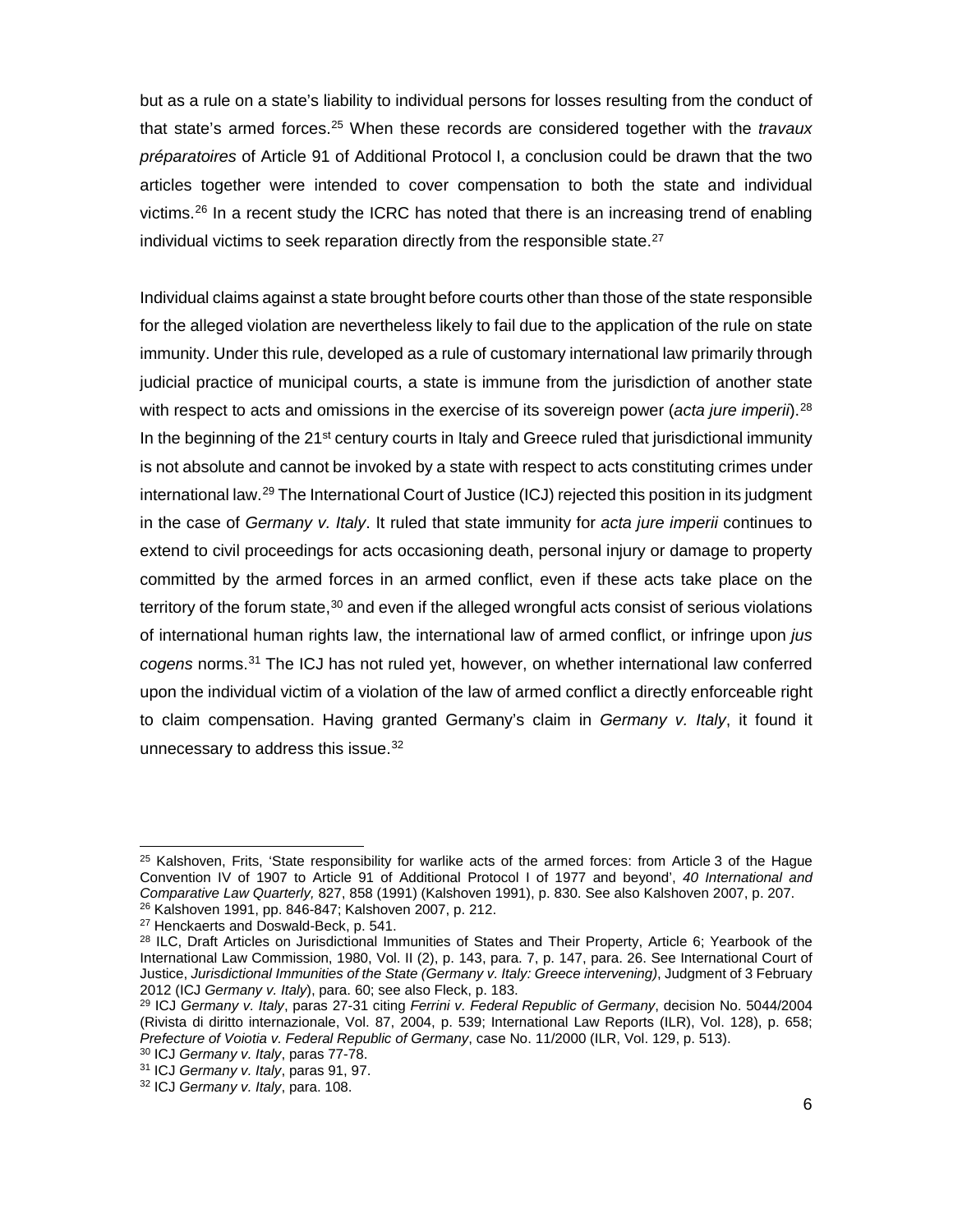Individual claims against the state responsible for the alleged violation brought before that state's domestic courts, however, would not encounter the obstacle of state immunity. This immunity cannot be invoked before national courts of the country of origin.<sup>[33](#page-7-0)</sup> It is inherent in Article 3 of the 1907 Hague Convention IV and Article 91 of Additional Protocol I that violations of international humanitarian law, when committed by individuals whose behaviour may be attributed to a state within the meaning of the International Law Commission (ICL)'s Draft Articles on Responsibility of States for Internationally Wrongful Acts, 2001 (DARS), entail the responsibility of that state.<sup>[34](#page-7-1)</sup> Therefore, claims for reparation for international humanitarian law violations by organs of a state, brought against that state, in its domestic courts would normally have a better chance of success. Commenting on such potential lawsuits Kalshoven made the following remarks in 2007:

Issues of violation of the law of armed conflict might belong in the category of tort cases, and an individual victim might find an argument supporting his or her claim under this heading in Article 3 of the 1907 Hague Convention. Obviously, our claimant will encounter a number of obstacles, and the chances of success are slim. The point to be made is, however, that the obstacles are a matter of domestic law and, indeed, politics: there is nothing in Article 3, nor in the position of individuals, that would prevent a domestic court from deciding in favour of the individual claimant.<sup>[35](#page-7-2)</sup>

A decade later, courts in the Netherlands and Denmark suggest that Kalshoven might have been right.

# **III. THE DUTCH** *SREBRENICA* **CASES AND THE DANISH** *GREEN DESERT* **CASE**

#### **A.** *Srebrenica cases*

#### *Background*

In 2006 surviving relatives of Nuhanović and Mustafić, two Bosnian Muslim men who were forced to leave the Dutchbat compound on 13 July 1995 and were killed subsequently by Bosnian Serb forces, filed civil lawsuits for damages against the Dutch state before the District Court of The Hague (*Nuhanović* and *Mustafić*, respectively). The District Court dismissed the

 $\overline{a}$ 

<span id="page-7-1"></span><span id="page-7-0"></span> $33$  Fleck, p. 183.<br> $34$  Zimmermann, p. 215.

<span id="page-7-2"></span><sup>35</sup> Kalshoven 2007, p. 213.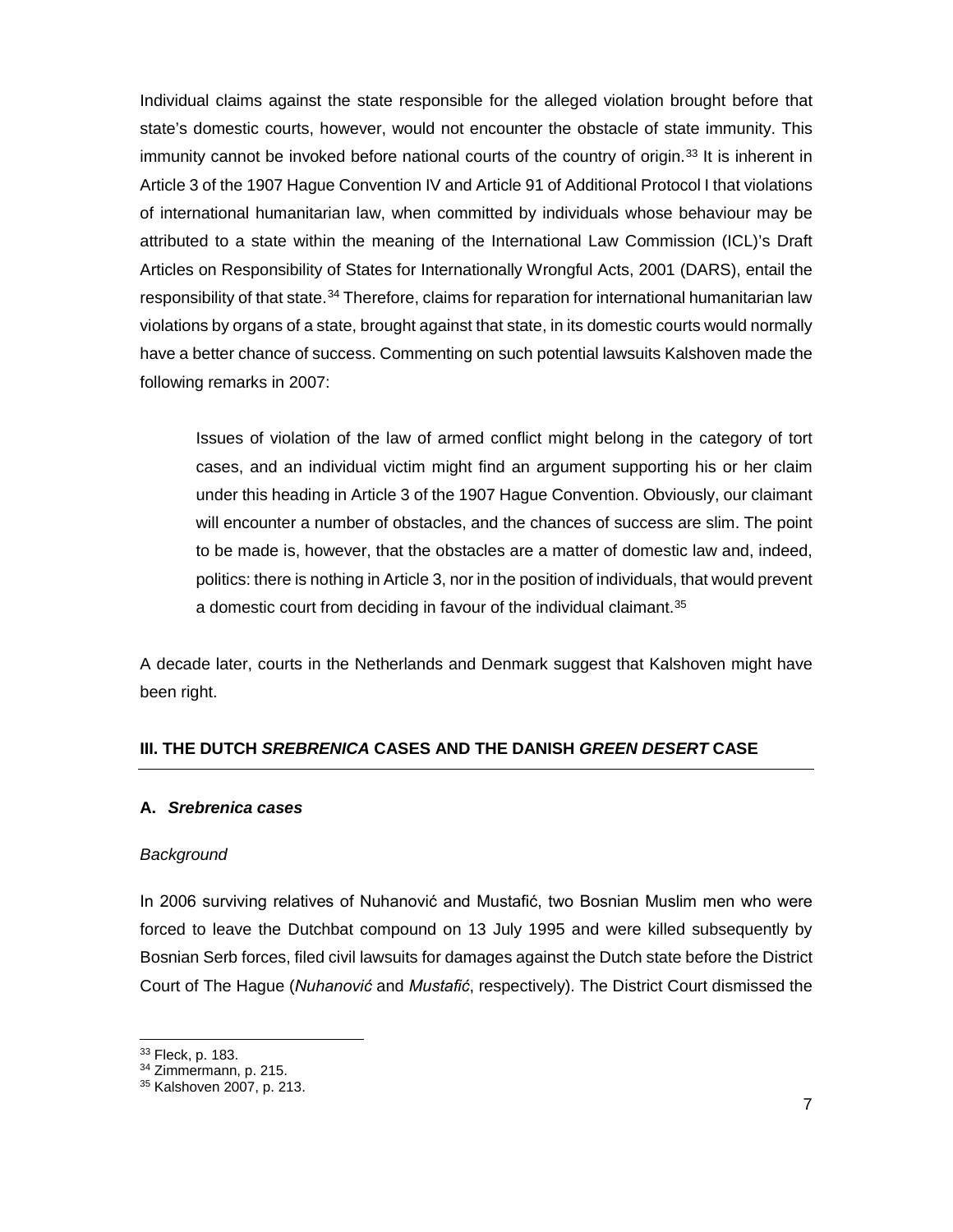claims, finding that Dutchbat's acts must be attributed exclusively to the UN.<sup>[36](#page-8-0)</sup> The Court of Appeal reversed this finding. In its judgment of 5 July 2011 it ruled that the Dutch state can be held responsible for Dutchbat's acts over which it had effective control.<sup>[37](#page-8-1)</sup> The court found further that by ensuring that the male relatives of the plaintiffs left the compound against their will Dutchbat acted wrongfully, in violation of the law of Bosnia and Herzegovina and international human rights treaties.<sup>[38](#page-8-2)</sup> The Supreme Court affirmed the Court of Appeal's judgment in its entirety.<sup>[39](#page-8-3)</sup>

The association 'Mothers of Srebrenica' and ten surviving relatives of men killed in Srebrenica filed a similar lawsuit a year after the commencement of the proceedings in *Nuhanović* and *Mustafić*, seeking a declaratory judgment that the state had failed to fulfil its obligations under international law and compensation for the losses suffered (*Mothers of Srebrenica*). On 16 July 2014 the District Court of The Hague granted the claim in part. It found the state liable for the evacuation of male refugees from the Dutchbat compound on 13 July 1995 and awarded compensation.[40](#page-8-4) On 27 June 2017 the Court of Appeal set aside this judgment and assessed

<span id="page-8-0"></span> $\overline{a}$ <sup>36</sup> District Court of The Hague, *M.M. et al. v. State of the Netherlands*, Case No. 265618/HA ZA 06-1672, Judgment, 10 September 2008 (*Mustafić* District Court), para. 4.17. On the same day, the District Court of The Hague issued a separate but largely similar decision in *Nuhanović*. An English translation of the decision of the District Court is available here: [<https://uitspraken.rechtspraak.nl/inziendocument?id=ECLI:NL:RBSGR:2008:BF0182>](https://uitspraken.rechtspraak.nl/inziendocument?id=ECLI:NL:RBSGR:2008:BF0182). To the extent that the claim concerned acts of other government officials, the District Court found that this claim was not sufficiently substantiated, *Mustafić* District Court, para. 4.6.

<span id="page-8-1"></span><sup>&</sup>lt;sup>37</sup> Court of Appeal of The Hague, Nuhanović v. the State of the Netherlands, Case No. 200.020.174/01, Judgment, 5 July 2011 (*Nuhanović* Court of Appeal), para. 5.20. An English translation is available here: [<https://uitspraken.rechtspraak.nl/inziendocument?id=ECLI:NL:GHSGR:2011:BR5388>](https://uitspraken.rechtspraak.nl/inziendocument?id=ECLI:NL:GHSGR:2011:BR5388). Nuhanović additionally sought a declaratory judgment that the state had violated the ECHR and the ICCPR by not instituting criminal proceedings in relation to the violations of these conventions and a ruling that the<br>state had violated Nuhanović's right to fair trial, Nuhanović Court of Appeal, para. 3.10.

<span id="page-8-2"></span><sup>&</sup>lt;sup>38</sup> Nuhanović Court of Appeal, paras. 6.7-6.8. Having granted the main complaint, the Court of Appeal decided that it was not necessary to examine the claims relating to other acts, *Nuhanović* Court of Appeal, para. 6.22. The court dismissed Nuhanović's claim regarding the state's failure to institute criminal proceedings in relation to the ECHR and ICCPR violations on the basis of an on-going criminal investigation, *Nuhanović* Court of Appeal, paras 7.2-7.4.

<span id="page-8-3"></span><sup>39</sup> Dutch Supreme Court, *State of the Netherlands v. Mustafić, State of the Netherlands v. Nuhanović*, judgments, 6 September 2013 (*Nuhanović* Supreme Court), para. 4. An English translation is available here: [<https://www.rechtspraak.nl/Organisatie-en-contact/Organisatie/Hoge-Raad-der-Nederlanden/Supreme-](https://www.rechtspraak.nl/Organisatie-en-contact/Organisatie/Hoge-Raad-der-Nederlanden/Supreme-court-of-the-Netherlands/Documents/12%2003324.pdf)

[court-of-the-Netherlands/Documents/12%2003324.pdf>](https://www.rechtspraak.nl/Organisatie-en-contact/Organisatie/Hoge-Raad-der-Nederlanden/Supreme-court-of-the-Netherlands/Documents/12%2003324.pdf). See International Crimes Database for a summary<br>of the Supreme Court's judgment <http://www.internationalcrimesdatabase.org/Case/1005>.

<span id="page-8-4"></span><sup>&</sup>lt;sup>40</sup> Mothers of Srebrenica District Court, paras 4.56-4.58, 4.116, 4.322, 4.326, 4.329, 4.332, 5.1. Initially the plaintiffs filed a lawsuit against both the UN and the state of the Netherlands. In an interim judgment of 10 July 2008 the District Court of The Hague found that the UN enjoyed immunity and that it was not competent to rule on the claim against it. The Court of Appeal and the Supreme Court affirmed. See International Crimes Database for a summary of the decisions of the District Court of The Hague [<http://www.internationalcrimesdatabase.org/Case/758>](http://www.internationalcrimesdatabase.org/Case/758), the Court of Appeal [<http://www.internationalcrimesdatabase.org/Case/747>](http://www.internationalcrimesdatabase.org/Case/747) and the Supreme Court of the Netherlands [<http://www.internationalcrimesdatabase.org/Case/769>](http://www.internationalcrimesdatabase.org/Case/769). On 11 June 2013 the European Court of Human Rights declared that the complaint against the Supreme Court decision was without merit, *Mothers of Srebrenica* District Court, para. 4.3.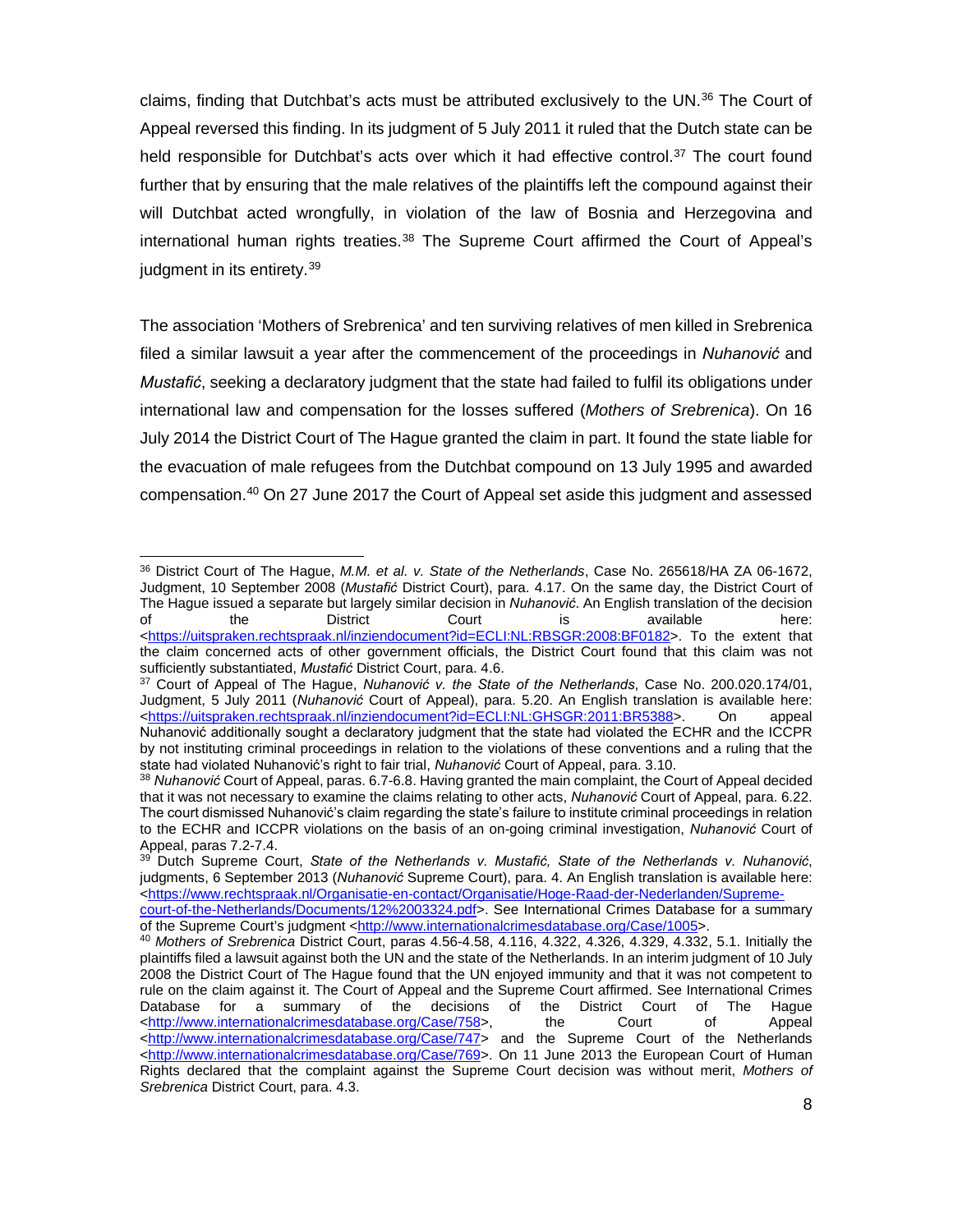the alleged Dutchbat's conduct against a revised legal standard for attribution.<sup>[41](#page-9-0)</sup> The Court of Appeal limited the acts attributable to the state, but it found two of these acts wrongful: (i) the separation of male refugees outside the compound on 13 July after the arrival of the Bosnian Serb forces and (ii) the failure to give the male refugees in the compound the choice of staying.<sup>[42](#page-9-1)</sup> The court issued a declaratory judgment with respect to the first wrongful act and awarded partial compensation with respect to the second.[43](#page-9-2) On 19 July 2019 the Dutch Supreme Court set aside the Court of Appeal's declaration with respect to the first wrongful act.[44](#page-9-3) It affirmed the Court of Appeal's ruling with respect to the second but limited the state's liability to 10% of the damage suffered by surviving relatives.<sup>[45](#page-9-4)</sup>

The proceedings in *Nuhanović*, *Mustafić*, and the *Mothers of Srebrenica* cases will be referred to collectively as the *Srebrenica* cases.

## *Findings and discussion*

(i) Attribution of conduct of seconded national armed forces

All courts in the *Srebrenica* cases found that the question whether the conduct of armed forces participating in a UN peacekeeping mission may be attributed to the sending state must be decided on the basis of public international law.[46](#page-9-5)

In *Nuhanović* and *Mustafić*, the District Court found that the acts of Dutchbat must be attributed exclusively to the UN. Referring to customary international law and the ILC's Draft Articles on the Responsibility of International Organizations (DARIO), it reasoned that the operational command and control over troops assigned to UN peacekeeping missions was transferred to the UN.<sup>[47](#page-9-6)</sup> The Court of Appeal agreed with the District Court that Dutchbat was placed under

<span id="page-9-0"></span> $\overline{a}$ <sup>41</sup> Court of Appeal of The Hague, *X and Stichting Mothers of Srebrenica v. State of the Netherlands*, Case No. 200.158.313/01 and 200.160.317/01 (English version), Judgment, 27 June 2017 *(Mothers of Srebrenica* Court of Appeal), para. 73.3.

<span id="page-9-1"></span><sup>42</sup> *Mothers of Srebrenica* Court of Appeal, paras 61.3, 61.5, 63.7.

<span id="page-9-3"></span><span id="page-9-2"></span><sup>&</sup>lt;sup>44</sup> Supreme Court of the Netherlands, The State of the Netherlands v. Stichting Mothers of Srebrenica et al, Case No. 17/04567 (Eng), ECLI:NL:HR:2019:1284, Judgment, 19 July 2019 (*Mothers of Srebrenica* Supreme Court), paras. 4.5.4, 4.5.5, 5.1, 6.

<sup>45</sup> *Mothers of Srebrenica* Supreme Court, paras. 4.6.9, 4.7.7-4.7.9, 5.1, 6.

<span id="page-9-5"></span><span id="page-9-4"></span><sup>46</sup> *Mustafić* District Court, paras 4.8-4.10; *Nuhanović* Court of Appeal, paras 5.3-5.8; *Nuhanović* Supreme Court, paras 3.6.2-3.11.3; *Mothers of Srebrenica* District Court, paras 4.33-4.34; *Mothers of Srebrenica* Court of Appeal, para. 11.2; *Mothers of Srebrenica* Supreme Court, paras. 3.2, 3.3.1.

<span id="page-9-6"></span><sup>47</sup> *Mustafić* District Court, paras 4.10-4.11, 4.13. The District Court found that a ground for attribution to the state in UN peacekeeping missions may arise if the state had violated the UN command structure, which was not the case, *Mustafić* District Court, paras 4.16.1-4.16.6.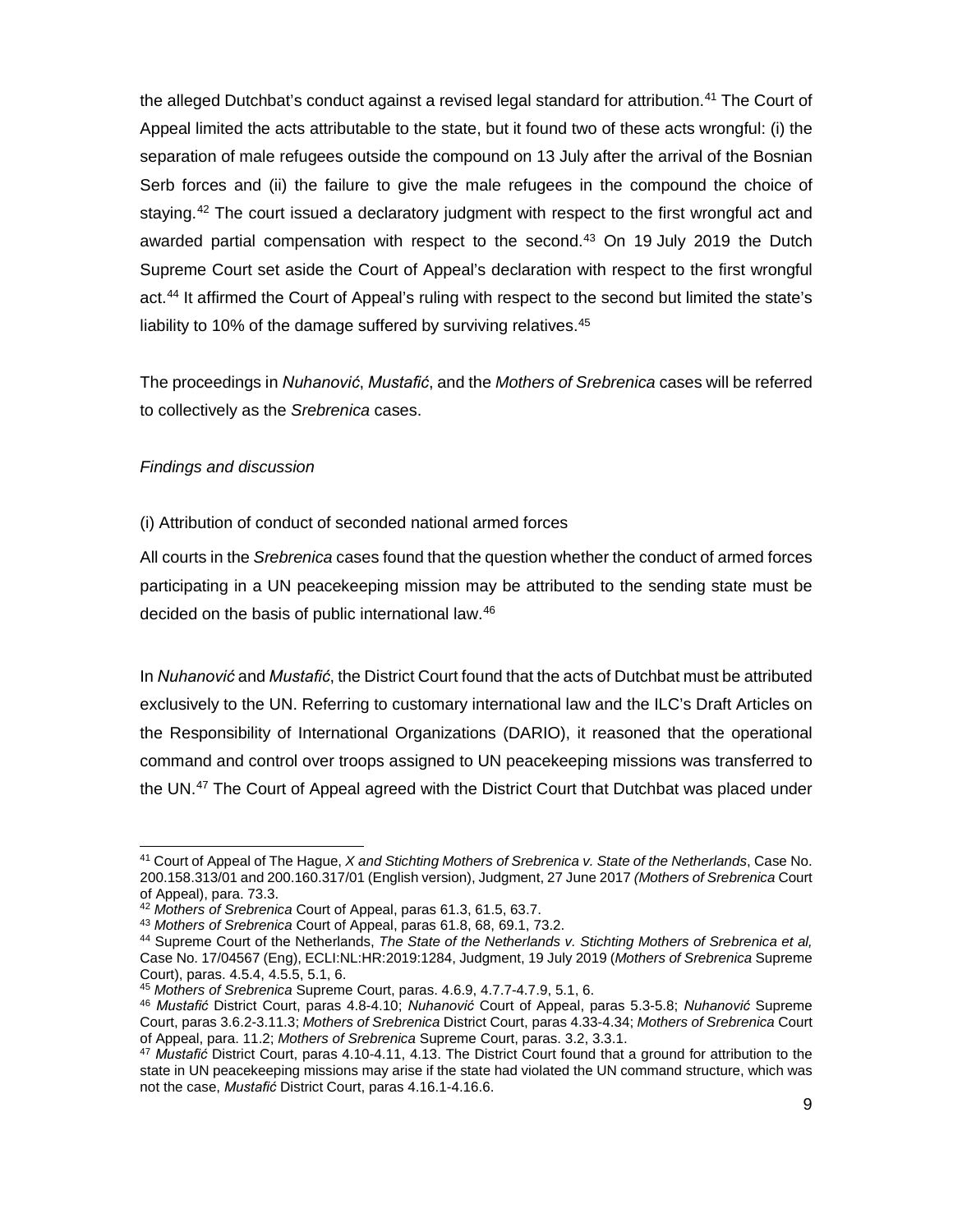the command of the UN[.48](#page-10-0) Referring to Article 6 of DARIO, however, it took the view that the decisive criterion for attribution was the exercise of effective control, a question to be decided on a case-by-case basis depending on the specific circumstances of the case.<sup>[49](#page-10-1)</sup> The Court of Appeal took into account the fact that the state had control over personnel and disciplinary matters and was in a position to initiate criminal proceedings, that the events forming the basis of the proceedings took place in a very specific context when Dutchbat's (and UNPROFOR's) mission to protect Srebrenica had failed, that the decision to evacuate Dutchbat and the refugees was taken in consultations between the UN and the Dutch government, and that in the transitional period after 11 July 1995 the state was able to exercise control over Dutchbat in practice.<sup>50</sup> On this basis it concluded that the state possessed effective control over the alleged conduct and that this conduct can be attributed to the state.[51](#page-10-3) The Supreme Court affirmed this decision, finding that DARIO allowed for the possibility of conduct to be attributed to an international organisation and a state, which would result in dual attribution to the international organisation and the respective state.<sup>[52](#page-10-4)</sup>

The District Court in the *Mothers of Srebrenica* also adopted the effective control criterion for attribution,[53](#page-10-5) but it interpreted it differently. It found that the state exercised effective control over Dutchbat's *ultra vires* (beyond its legal power or authority) actions, over and against UN instructions.[54](#page-10-6) The Court of Appeal reversed this finding. It confirmed effective control as the criterion for attribution, which it defined as factual control over specific acts, assessed in the specific circumstances of the case.<sup>[55](#page-10-7)</sup> On the basis of Article 8 of DARIO, the Court of Appeal ruled that Dutchbat's acts must be considered acts of the UN if they took place "in an official capacity and within the overall function" of the UN, even if they ran counter to instructions. $56$ 

<span id="page-10-2"></span>

<span id="page-10-1"></span><span id="page-10-0"></span><sup>48</sup> *Nuhanović* Court of Appeal, para. 5.7. 49 *Nuhanović* Court of Appeal, paras 5.8-5.9. 50 *Nuhanović* Court of Appeal, paras 5.10-5.18.

<span id="page-10-3"></span>

<span id="page-10-4"></span><sup>52</sup> *Nuhanović* Supreme Court, paras 3.9.3-3.9.4. For an assessment of the Supreme Courts' findings on attribution, see Christine Bakker, 'Dual Attribution of Acts Committed by a UN Peacekeeping Force: an Emerging Norm of Customary International Law: the Dutch Supreme Court's Judgments in *Nuhanović* and

<span id="page-10-5"></span><sup>&</sup>lt;sup>53</sup> Mothers of Srebrenica District Court, paras 4.33-4.34.

<span id="page-10-6"></span><sup>54</sup> *Mothers of Srebrenica* District Court, paras 4.56-4.57. The court found that such actions are attributable to the state because the state "has a say over the mechanisms underlying said ultra vires actions, selection, training and the preparation for the mission of the troops placed at the disposal of the UN" as well as powers to take measures to counter *ultra vires* actions on the part of the troops, *Mothers of Srebrenica* District Court, para. 4.57. The District Court found that to this effect, specific instructions or orders from the state were not required, the decisive factor was that the state retained its powers after the transfer of command and control, *Mothers of Srebrenica* District Court, para. 4.58.

<span id="page-10-7"></span>

<span id="page-10-8"></span><sup>56</sup> Mothers of Srebrenica Court of Appeal, para. 15.2. Article 8 of DARIO provides as follows: "The conduct of an organ or agent of an international organization shall be considered an act of that organization under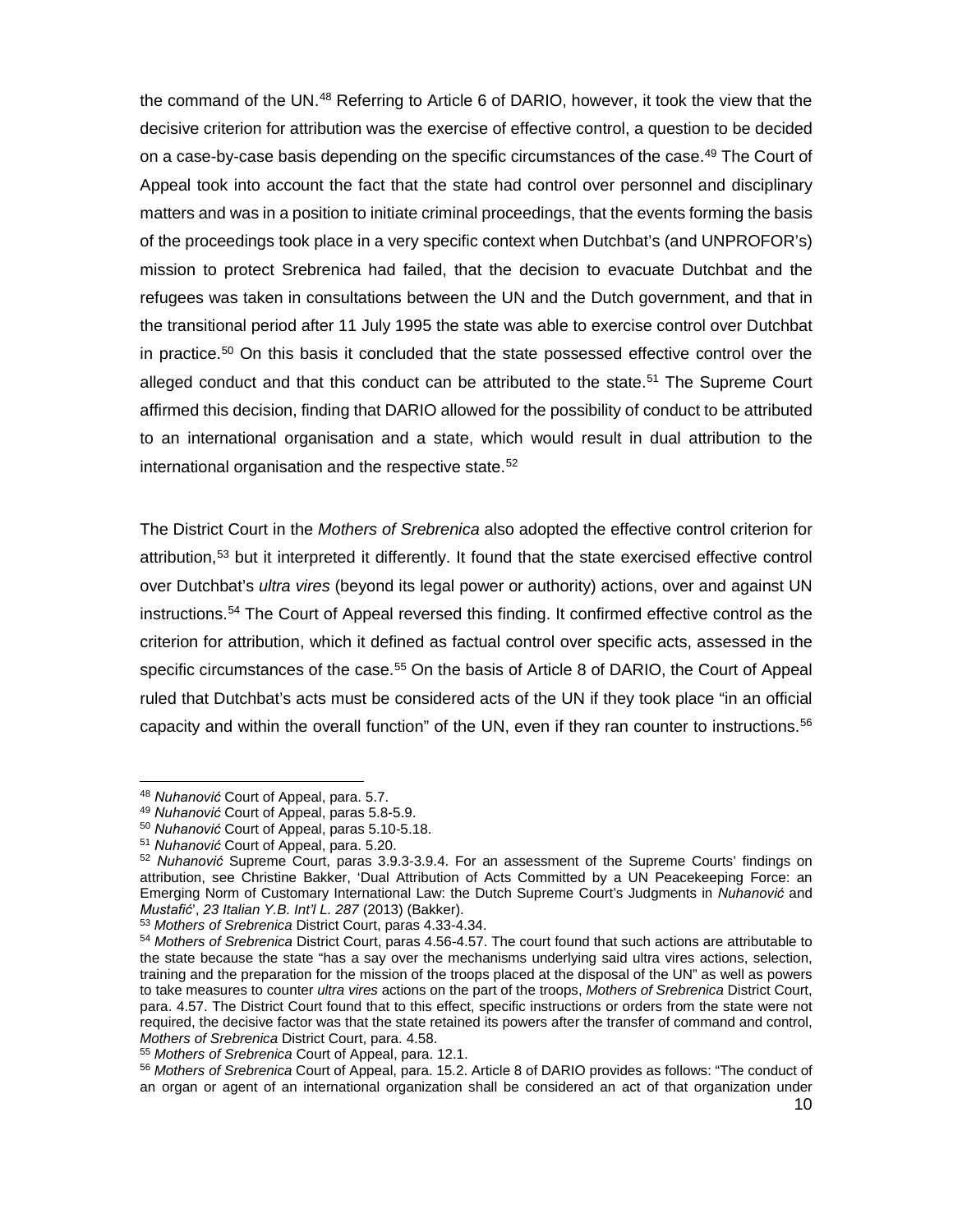The Court of Appeal accepted that only conduct beyond the official capacity or the overall functions of the UN cannot be attributed to the UN.<sup>[57](#page-11-0)</sup> The Court of Appeal found that the Dutch state had no controlling powers with regard to operational decisions after the transfer of command and control.[58](#page-11-1) Only after the UN and the Dutch government took a decision together in the evening of 11 July to evacuate the population from the *mini* 'safe' area (the area in and around the Dutchbat compound), did the state have effective control over acts performed by Dutchbat in relation to the humanitarian aid and the evacuation of the Bosnian Muslims from in the *mini* 'safe' area.[59](#page-11-2) The Supreme Court affirmed the Court of Appeal's definition of effective control as factual control over specific conduct, $60$  rejecting arguments that effective control may ensue from a general instruction from the state, or be inferred from circumstances showing that the state was in a position to prevent the acts in question, or from the fact that the conduct was *ultra vires*. [61](#page-11-4)

# (ii) Wrongfulness of the alleged conduct

## a. Applicable national law

 $\overline{a}$ 

In *Nuhanović* and *Mustafić* it was not disputed that based on Dutch private international law, the alleged wrongful act must be tested against the law of Bosnia and Herzegovina.<sup>[62](#page-11-5)</sup> In *Mothers of Srebrenica*, the courts found that the unlawfulness must be determined on the basis of Dutch law.[63](#page-11-6)

international law if the organ or agent acts in an official capacity and within the overall functions of the organization, even if the conduct exceeds the authority of that organ or agent or contravenes instructions." <sup>57</sup> *Mothers of Srebrenica* Court of Appeal, para. 15.3.

<span id="page-11-0"></span><sup>58</sup> *Mothers of Srebrenica* Court of Appeal, para. 15.3. See also paras 16.1, 21-22, 27.2, 28, 29.1-31, 32.1.

<span id="page-11-2"></span><span id="page-11-1"></span><sup>59</sup> *Mothers of Srebrenica* Court of Appeal, para. 32.2. See also paras 24.1, 24.3.

<span id="page-11-4"></span><span id="page-11-3"></span><sup>60</sup> *Mothers of Srebrenica* Supreme Court, para. 3.5.4.

<sup>61</sup> *Mothers of Srebrenica* Supreme Court, paras. 3.5.2, 3.5.3, 3.6.1.The Supreme Court found that unlike the previous proceedings before it regarding these events, the question of dual attribution did not arise in the present case. *Mothers of Srebrenica* Supreme Court, para. 3.3.5.<br><sup>62</sup> Nuhanović Court of Appeal, para. 6.3. See also Nuhanović Supreme Court, para. 3.15.5.

<span id="page-11-6"></span><span id="page-11-5"></span><sup>&</sup>lt;sup>63</sup> The District Court reasoned that the alleged unlawful conduct consisted of exercise of public authority, *i.e. acta jure imperii* (*Mothers of Srebrenica* District Court, para. 4.167), that the jurisprudential rule which applied in 1995 was subsequently codified but the new law contained no special provision for *acta jure imperii*, and that according to the (recently enacted) section 10:159 of the Dutch Civil Code *acta jure imperii* should be assessed according to the law of the State that exercised this authority, *Mothers of Srebrenica* District Court, paras 4.168-4.169. This finding was not appealed, *Mothers of Srebrenica* Court of Appeal, para. 33. The District Court in *Mothers of Srebrenica* clarified that there was no conflict between the approaches taken as in *Nuhanovi*ć and *Mustafi*ć the applicable law was not in dispute and did not have to be officially determined. In any event, any differences between the two legal systems apparently concerned only the determination of damage, See Mothers of Srebrenica District Court, para. 4.171. See also *Mothers of Srebrenica* Supreme Court, para. 4.1.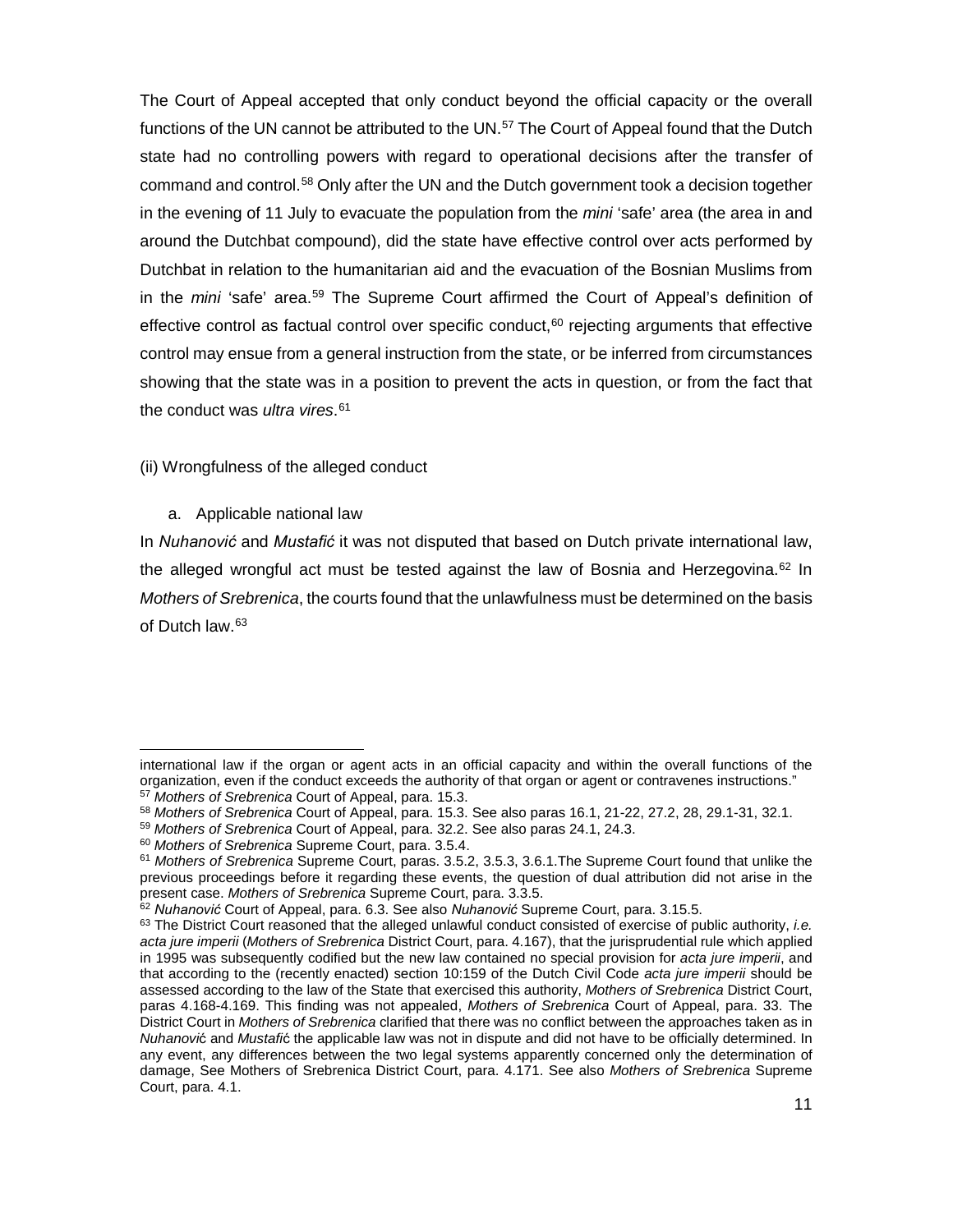## b. Violations of state's obligations under international law

The plaintiffs in the *Srebrenica* cases argued that the state acted wrongfully in violation of the ECHR, ICCPR, the Genocide Convention, the 1949 Geneva Conventions and their additional protocols, the Standing Operating Procedures (SOP), and the UNPROFOR's mandate.<sup>[64](#page-12-0)</sup>

# 1. International human rights treaties

In *Nuhanović* and *Mustafić* the Court of Appeal found that the principles contained in Articles 2 and 3 of the ECHR and 6 and 7 of the ICCPR need to be construed as rules of customary international law that have universal validity and that are binding on the state.<sup>[65](#page-12-1)</sup> Additionally, it found that the ICCPR applied as part of Bosnian law, as the ICCPR was in force in BiH in 1995 and pursuant to the BiH constitution it had direct effect.<sup>[66](#page-12-2)</sup> The law of BiH and the legal principles laid down in articles 6 and 7 of the ICCPR did not allow the surrender of civilians to the armed forces if there was a real and predictable risk that they would be killed or subjected to inhumane treatment.<sup>[67](#page-12-3)</sup> Taking into account the knowledge that Dutchbat had in the afternoon of 13 July, the Court of Appeal found that Dutchbat could not have reasonably drawn any other conclusion but that the able-bodied men leaving the compound in order to be "evacuated" by Bosnian Serb forces ran a real risk of being killed or subjected to inhumane treatment.<sup>[68](#page-12-4)</sup> The Supreme Court dismissed the arguments against these findings raised in cassation. [69](#page-12-5)

In *Mothers of Srebrenica*, the District Court found that Articles 2 and 3 of the ECHR and 6 and 7 of the ICCPR, which had direct effect in accordance with the Dutch constitution, created a positive obligation for the state to protect the right to life and the physical integrity of the person subject to its legal system.<sup>[70](#page-12-6)</sup> The court then proceeded with an analysis of whether the state exercised jurisdiction in the sense of Articles 1 of the ECHR and 2 of the ICCPR over the alleged conduct. Referring to the *Al-Skeini* judgment of the ECtHR, it found that through

<span id="page-12-2"></span><span id="page-12-1"></span><span id="page-12-0"></span> $\overline{a}$ <sup>64</sup> *Mustafić* District Court, para. 3.3.4; *Mothers of Srebrenica* District Court, para. 4.147.

<sup>&</sup>lt;sup>65</sup> Nuhanović Court of Appeal, para. 6.3.<br><sup>66</sup> Nuhanović Court of Appeal, para. 6.4.

<span id="page-12-4"></span><span id="page-12-3"></span><sup>&</sup>lt;sup>67</sup> Nuhanović Court of Appeal, para. 6.8.<br><sup>68</sup> Nuhanović Court of Appeal, para. 6.7.

<span id="page-12-5"></span><sup>&</sup>lt;sup>69</sup> Nuhanović Supreme Court, paras 3.15.1-3.15.5. In an important *obiter dictum*, the Supreme Court observed that the state was competent to exercise jurisdiction as referred to in Article 1 of the ECHR and Article 2(1) of the ICCPR because Dutchbat's presence in Srebrenica resulted from the participation of the Netherlands in UNPROFOR, which in turn derived its right to take action in Srebrenica from the agreement on the status of UNPROFOR, concluded between the UN and BiH. The Supreme Court also rejected the state's submissions that it was *de facto* impossible for it to exercise jurisdiction in the compound, *Nuhanović* Supreme Court, para. 3.17.3.

<span id="page-12-6"></span><sup>70</sup> *Mothers of Srebrenica* District Court, paras 4.151-4.152, see also para. 4.148.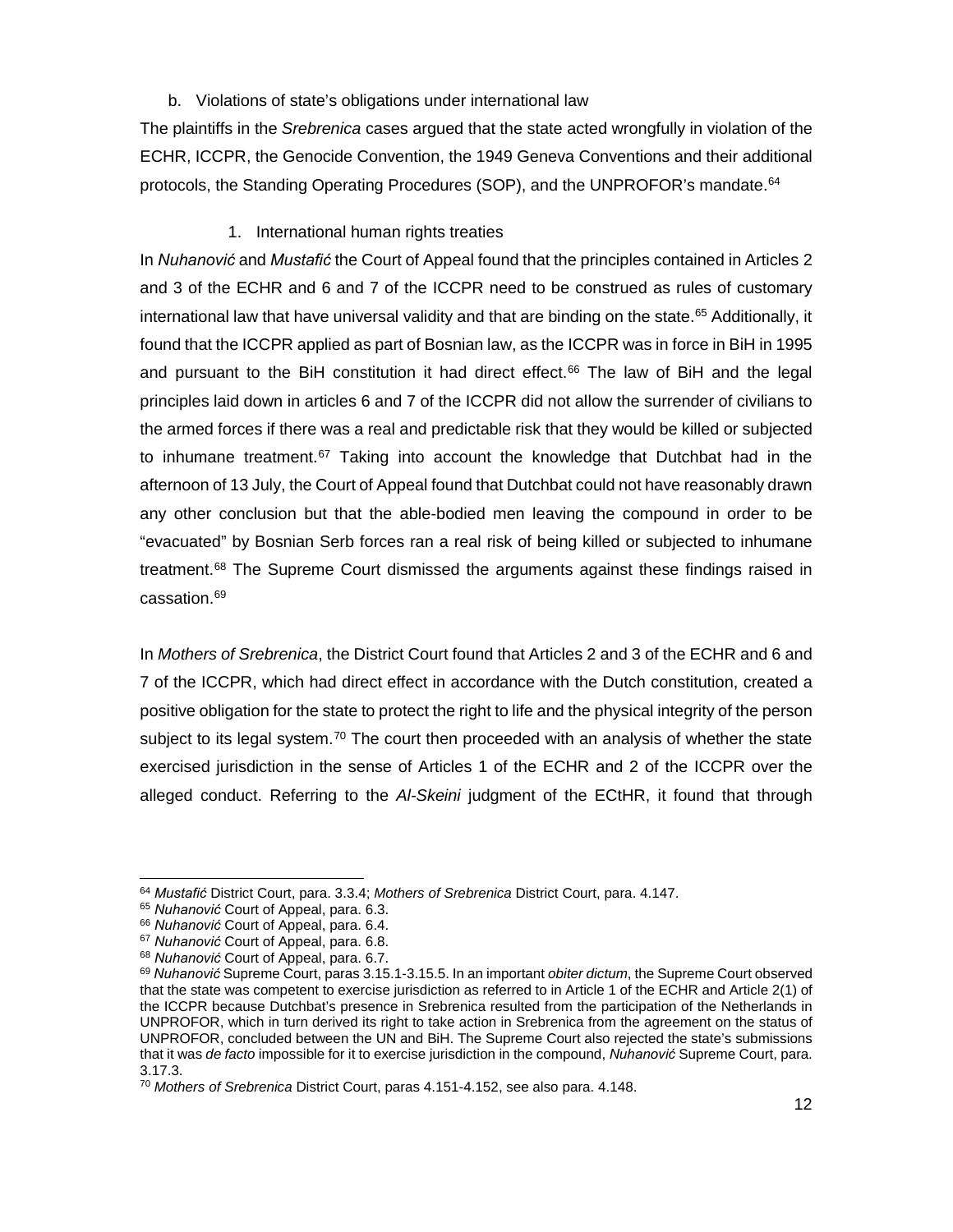Dutchbat the state exercised effective control over the compound after the fall of Srebrenica.<sup>[71](#page-13-0)</sup> Additionally, it considered the underlying universal principles enshrined in Articles 2 and 3 ECHR and 6 and 7 ICCPR as clarifying the standard of care under the Dutch Civil Code.<sup>72</sup>

The Court of Appeal took a slightly different approach. In assessing the applicability of the ECHR and ICCPR, it considered its earlier findings that acts performed by Dutchbat in the *mini* safe area (including outside the compound) with regard to the evacuation of refugees can be attributed to the state from the moment the decision to evacuate had been taken.<sup>[73](#page-13-2)</sup> The Court of Appeal confirmed the District Court's conclusion that the state exercised jurisdiction within the meaning of Articles 1 of the ECHR and 2 of the ICCPR in the compound during the transitional period.[74](#page-13-3) However, it also noted that even if the ECHR and ICCPR were not applicable due to the absence of jurisdiction, this would not have altered the assessment of the claims, as the standards derived from the ECHR and the ICCPR were also implicit in the law of the Netherlands in the sense that a breach of those standards must be considered a violation of the generally accepted standards of due care.<sup>[75](#page-13-4)</sup> This finding was not challenged in cassation.[76](#page-13-5)

2. The Genocide Convention and international humanitarian law instruments The courts in the *Srebrenica* cases adopted a cautious approach regarding the application of the Genocide Convention and the international humanitarian law instruments relied on by the plaintiffs.

In *Nuhanović* and *Mustafić* the courts did not enter into a discussion on this issue. The District Court noted only that in determining whether the state attempted to prevent the death of the victim, the Genocide Convention "had nothing to add" to the ECHR and the ICCPR, as under

<span id="page-13-0"></span> $\overline{a}$  $^{71}$  The court reasoned that the compound was a fenced off area in which Dutchbat had the say and over which after the fall of Srebrenica the UN had almost no actual say anymore and that the Bosnian Serb forces respect this area and did not go in. The Court accordingly concluded that through Dutchbat the State was only able to supervise observance of the human rights anchored in the ECHR and the ICCPR *vis-à-vis* those persons who after the fall of Srebrenica were in the compound, *Mothers of Srebrenica* District Court, paras 4.160-4.161, see also para. 4.154; European Court of Human Rights, *Al-Skeini and Others v. the United Kingdom*, Judgment of 7 July 2011 (*Al-Skeini* judgment), paras 138-139.

<span id="page-13-2"></span><span id="page-13-1"></span><sup>72</sup> *Mothers of Srebrenica* District Court, paras 4.174, 4.176.

<span id="page-13-3"></span><sup>&</sup>lt;sup>74</sup> As the Supreme Court in its *obiter dictum* in the *Nuhanović* case, the Court of Appeal in the *Mothers of Srebrenica* referred to the fact that Dutchbat's presence in the compound arose from the Netherlands' participation in the UNPROFORR, which derived its authority in Srebrenica from an agreement between the UN and BiH. Therefore, in the transitional period the state had jurisdiction in the compound within the meaning of Articles 1 of the ECHR and 2 of the ICCPR and the state effectively exercised this jurisdiction in the compound. *Mothers of Srebrenica* Court of Appeal, paras 38.3-38.6.

<span id="page-13-4"></span><sup>75</sup> *Mothers of Srebrenica* Court of Appeal, para. 38.7.

<span id="page-13-5"></span><sup>76</sup> *Mothers of Srebrenica* Supreme Court, para. 4.2.2.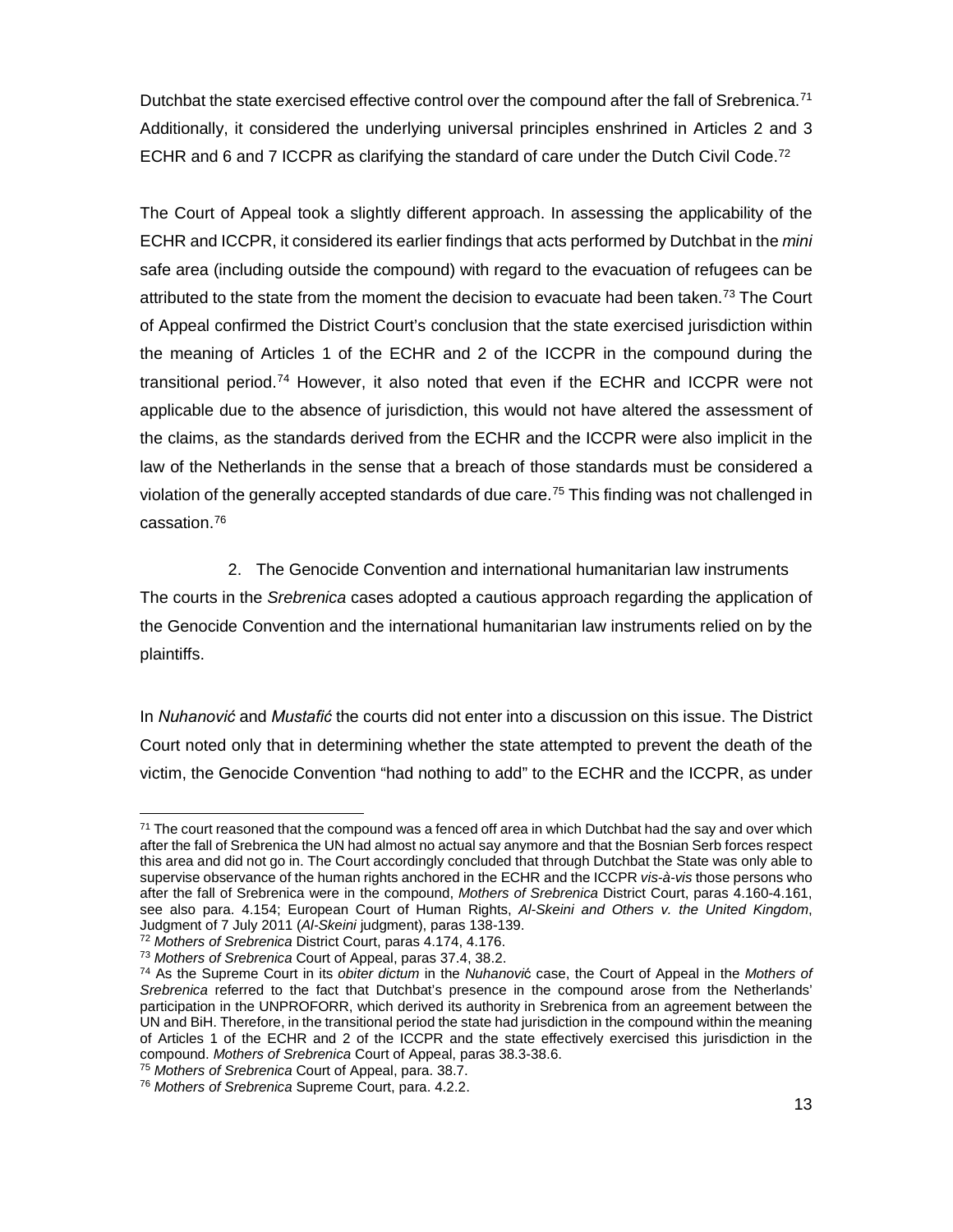these human rights treaties the state had a positive obligation to protect the right to life.<sup>77</sup> The Court of Appeal refrained from pronouncing on the applicability of the Genocide Convention, finding that having granted the complaint on other bases advanced by the plaintiffs, it was not necessary to discuss the Genocide Convention and the other standards relied on, as the plaintiffs had not based a separate claim on them.<sup>[78](#page-14-1)</sup>

In *Mothers of Srebrenica* the courts took a firmer stance. The District Court denied the plaintiffs' claim for a declaratory judgment that the state had violated its obligation to prevent genocide under the Genocide Convention, $79$  reasoning that this obligation, as evidenced by the text of the convention and its drafting history, existed only between states parties to the convention.<sup>[80](#page-14-3)</sup> The court did not enter into a discussion of whether the state's obligation under the Genocide Convention was *jus cogens*, as even if it was, it would not have been directly applicable under the Dutch constitution.<sup>81</sup> Nevertheless, as will be discussed below, the District Court applied the Genocide Convention, the SOP and the international humanitarian law rules on which the SOP was based in determining the standard of care under Dutch law.

The Court of Appeal in *Mothers of Srebrenica* also refused to issue a declaratory judgment for a violation of Article 1 of the Genocide Convention,  $82$  holding that the obligation to prevent genocide was not specific enough to be enforced in court. According to the court, tangible, specific obligations to prevent were not included in the Genocide Convention<sup>[83](#page-14-6)</sup> and a 'best

<span id="page-14-0"></span><sup>77</sup> Mustafić District Court, para. 4. 2.

<span id="page-14-1"></span><sup>&</sup>lt;sup>78</sup> Nuhanović Court of Appeal, para. 6.22.

<span id="page-14-2"></span><sup>79</sup> *Mothers of Srebrenica* District Court, para. 4.164.

<span id="page-14-3"></span><sup>80</sup> *Mothers of Srebrenica* District Court, para. 4.164. The plaintiffs had argued that this position was considered "unsatisfactory" in the literature and legal practice and that individuals too should be able to submit claims against states. The District Court dismissed this argument, finding that the preamble of the Basic Principles and Guidelines on the Right to a Remedy and Reparation for Victims of Gross Violations of International Human Rights Law and Serious Violations of International Humanitarian Law, A/RES/60/147 (Basic Principles), on which the plaintiffs had relied, made it clear that the document contained no new international or domestic legal obligations, *Mothers of Srebrenica* District Court, paras 4.162-4.163.

<span id="page-14-4"></span><sup>81</sup> *Mothers of Srebrenica* District Court, para. 4.164. At the outset of its discussion on the applicable international standards, the District Court in the *Mothers of Srebrenica* case recalled that in accordance with Article 93 of the Constitution of the Netherlands, international treaties have direct effect in the Netherlands after publication, provided that they are eligible for immediate applicability in cases submitted to a court of law, *i.e.* the relevant provisions must be sufficiently precise as to the right they confer or the obligation they impose so that they can operate domestically without question as to the objective law. The District Court clarified that Article 93 does not apply to international treaties that do not qualify as "binding on all" and customary international law whether *jus cogens* or not, but rights protected by such sources of law, remain "in effect" in the Netherlands through domestic law, for example, governing unlawful acts. *Mothers of Srebrenica* District Court, para. 4.148.

<span id="page-14-5"></span><sup>82</sup> *Mothers of Srebrenica* Court of Appeal, para. 34.1-34.6.

<span id="page-14-6"></span><sup>83</sup> The Court of Appeal noted in particular that Article 1 of the convention did not define precisely the obligation to prevent genocide and that Article 5 specifically clarified that further rules were required to give effect to the convention, *Mothers of Srebrenica* Court of Appeal, para. 34.4.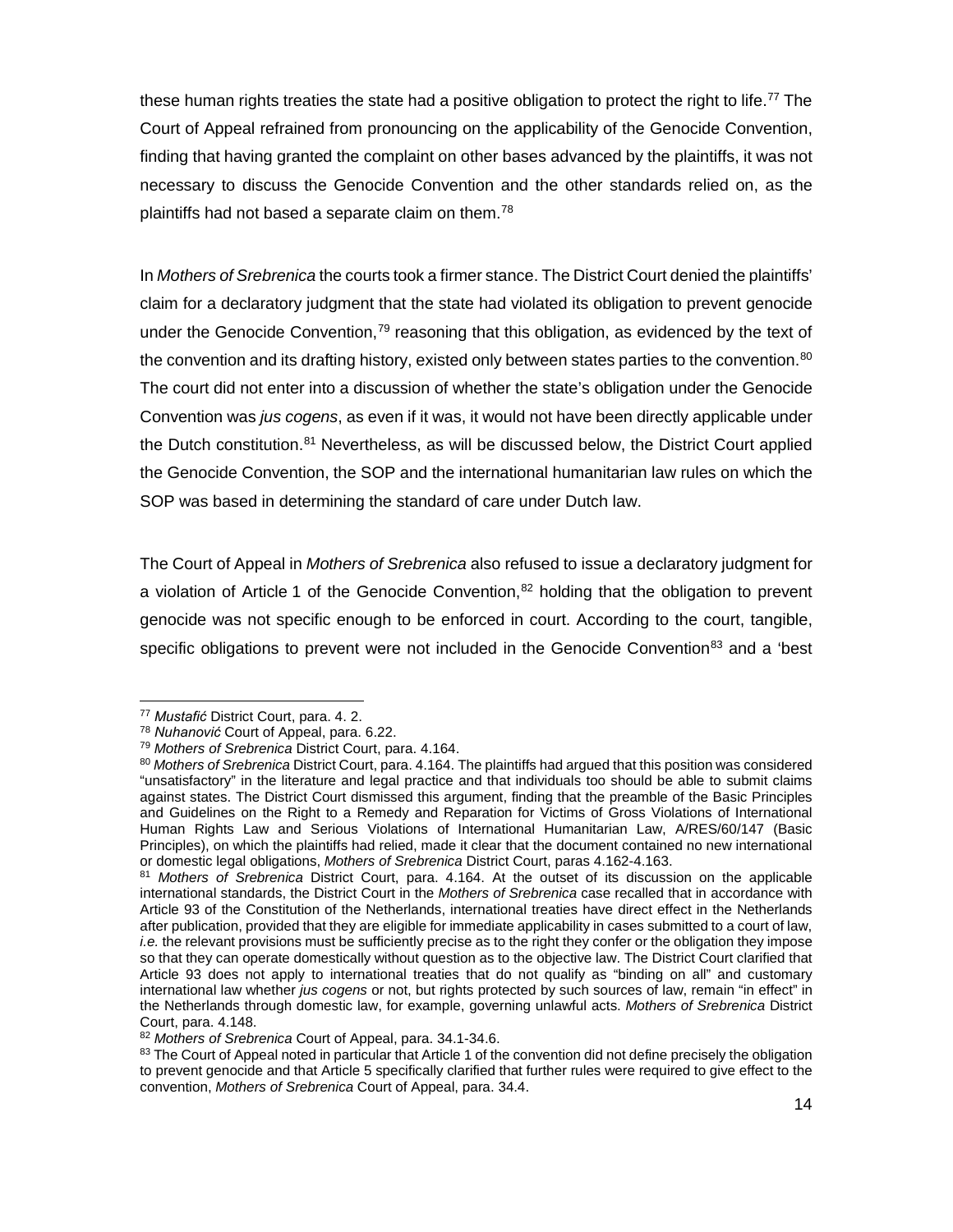efforts' obligation described in the ICJ's judgment in *Bosnia and Herzegovina v. Serbia* did not impose on the state any specific obligations enforceable by a national court in a dispute between a citizen and the state.<sup>[84](#page-15-0)</sup> The Supreme Court affirmed.<sup>[85](#page-15-1)</sup> With respect to the 1949 Geneva Conventions and Additional Protocol I the Court of Appeal similarly found that they had effect only between states and were not suitable for application by a national court in the relationship between citizen and government, due to their insufficiently specific wording.<sup>[86](#page-15-2)</sup> The application of international humanitarian law instruments was not discussed in the Supreme Court's judgment.

#### c. The standard of care under domestic law

In *Nuhanović* and *Mustafić* the courts assessed the wrongfulness of the alleged conduct on the basis of the law of Bosnia and Herzegovina (the Act on Obligations and ICCPR which applied directly) and the fundamental principles contained in the ECHR and ICCPR.

In *Mothers of Srebrenica*, the District Court accepted that international treaties that do not have direct effect pursuant to Article 93 of the Dutch Constitution, and customary international law, including norms constituting *jus cogens*, may remain "in effect" in the Netherlands through domestic law, for example, tort law. $87$  Despite refusing to directly apply the Genocide Convention and international humanitarian law instruments, the court considered them, in addition to the ECHR and the ICCPR, in defining the standard of care under the Dutch Civil Code. The court found that the interpretation of the standard of care through the underlying universal legal principles in Articles 2 and 3 of the ECHR and 6 and 7 of the ICCPR implied that the military force whose task was to protect the refugees in the safe area was there to protect the right to life and physical integrity of the persons inasmuch as that may reasonably be asked of it.<sup>[88](#page-15-4)</sup> UNPROFOR's mandate clarified that the idea of protection should have always been uppermost for Dutchbat.<sup>[89](#page-15-5)</sup> The requirement to report war crimes in the SOP, which was based on international humanitarian law, was intended in the short term to provide deterrence for the belligerent parties and in the long term to support prosecutions of those committing war crimes.<sup>[90](#page-15-6)</sup> Importantly, the court clarified that the state, as a party to the

<span id="page-15-0"></span><sup>84</sup> *Mothers of Srebrenica* Court of Appeal, para. 34.4, citing ICJ, Case concerning *Application of the Convention on the Prevention and Punishment of the Crime of Genocide*, Judgment of 26 February 2007 *(*ICJ *Bosnia and Herzegovina v. Serbia and Montenegro*). According to the court, the situation was not remedied by the Basic Principles, which did not contain any new obligations.

<span id="page-15-1"></span><sup>85</sup> *Mothers of Srebrenica* Supreme Court, para. 3.7.3.

<span id="page-15-2"></span><sup>86</sup> *Mothers of Srebrenica* Court of Appeal, para. 34.5.<br><sup>87</sup> Mothers of Srebrenica District Court, paras 4.148, 4.165.

<span id="page-15-5"></span><span id="page-15-4"></span><span id="page-15-3"></span><sup>&</sup>lt;sup>88</sup> *Mothers of Srebrenica* District Court, paras 4.176.<br><sup>89</sup> *Mothers of Srebrenica* District Court, paras 4.175.

<span id="page-15-6"></span><sup>90</sup> *Mothers of Srebrenica* District Court, paras 4.177.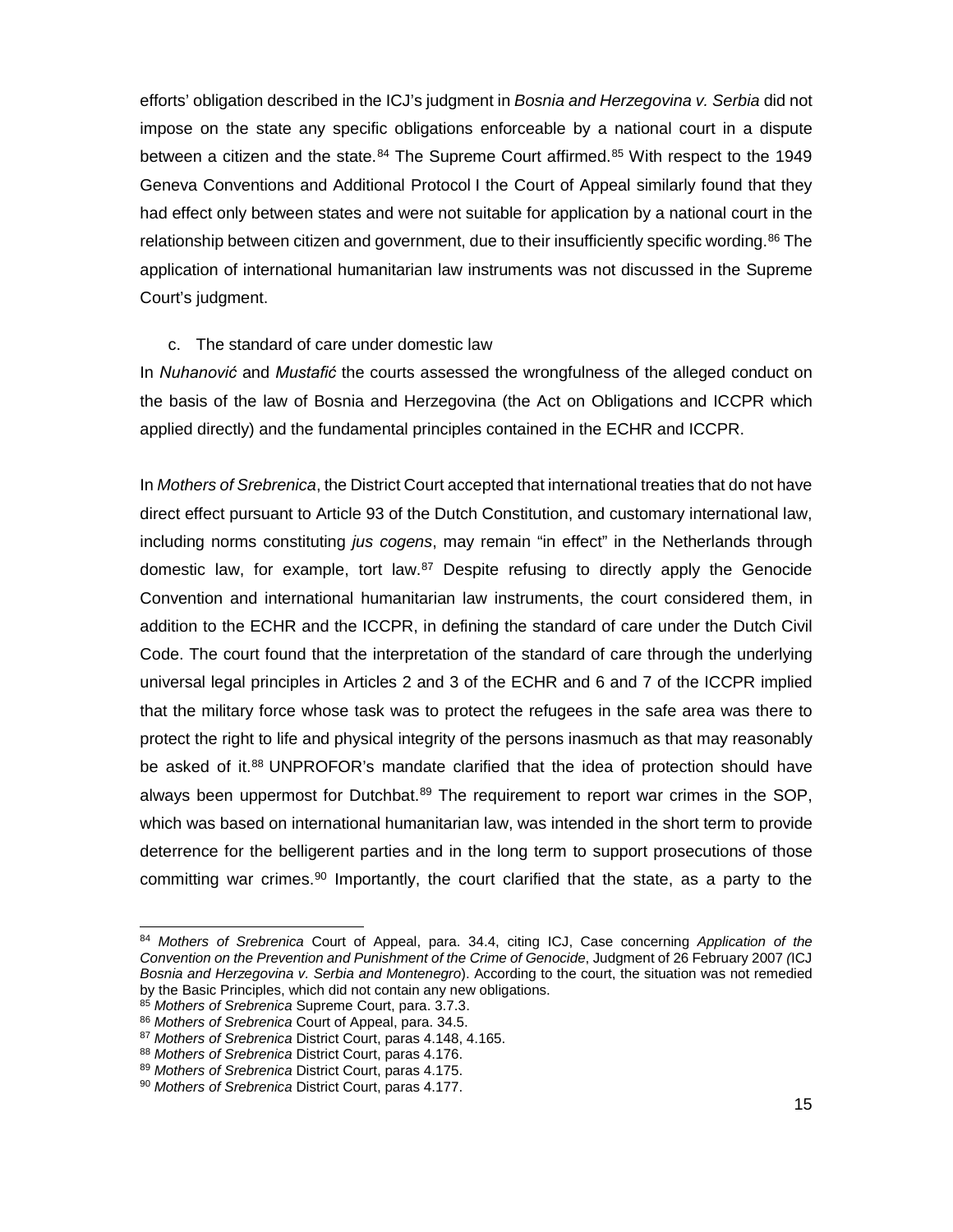Genocide Convention, should have been guided by the convention and the ICJ's jurisprudence. The court referred specifically to the ICJ's findings that responsibility for failure to prevent genocide is incurred if the state fails to take all measures within its power which might have contributed to preventing the genocide, that the state's capacity to influence the acts of genocide depends, *inter alia*, on the geographical distance and the state's legal capacity in respect of the situation, and that a state's obligation to prevent arises from the moment it learns or should have learned of a serious risk that genocide will be committed.<sup>[91](#page-16-0)</sup>

The District Court indeed applied these standards in its assessment of the alleged unlawfulness of Dutchbat's actions. It found that Dutchbat's cooperation in the removal of refugees from the compound on 13 July could be qualified as a violation of Articles 2 of the ECHR and 6 of the ICCPR and was contrary to the standard of care under Book 6, Section 162 of the Dutch Civil Code, emphasising that this standard of care was exemplified by the principles of law forming the basis of the human rights treaties and the state's obligations under international law to prevent genocide.<sup>[92](#page-16-1)</sup> The District Court found also that Dutchbat's failure to report war crimes constituted a violation of generally accepted standards of customary international law, but the state was not liable for this unlawful failure as the causal link required for liability was lacking. [93](#page-16-2)

The Court of Appeal in *Mothers of Srebrenica* interpreted the standard of care under Dutch law as including standards derived from the ECHR and the ICCPR.<sup>[94](#page-16-3)</sup> Applying these standards, it found two of Dutchbat's acts to be wrongful: (i) the facilitation of the "evacuation" of Bosnian Muslim men outside the compound after the arrival of the Bosnian Serb forces on 13 July and (ii) its failure to give the Bosnian Muslim men in the compound the choice of staying.<sup>[95](#page-16-4)</sup> The Supreme Court agreed with the second conclusion<sup>[96](#page-16-5)</sup> but it reversed the first one, reasoning that the "evacuation" would have continued even without Dutchbat's participation and taking into account "the war situation, the options available to Dutchbat and the interests of the women, children, and elderly".<sup>[97](#page-16-6)</sup>

<span id="page-16-0"></span><sup>91</sup> *Mothers of Srebrenica* District Court, paras 4.178-4.179 citing ICJ *Bosnia and Herzegovina v. Serbia and* 

<sup>&</sup>lt;sup>92</sup> Mothers of Srebrenica District Court, para. 4.329.

<span id="page-16-2"></span><span id="page-16-1"></span><sup>93</sup> *Mothers of Srebrenica* District Court, paras 4. 264, 4.278. 94 *Mothers of Srebrenica* Court of Appeal, para. 38.7.

<span id="page-16-4"></span><span id="page-16-3"></span><sup>95</sup> *Mothers of Srebrenica* Court of Appeal, paras. 61.5, 61.8, 63.7. See also *Mothers of Srebrenica* Court of

<span id="page-16-5"></span><sup>&</sup>lt;sup>96</sup> Mothers of Srebrenica Supreme Court, para. 4.6.9.

<span id="page-16-6"></span><sup>97</sup> *Mothers of Srebrenica* Supreme Court, para. 4.5.4.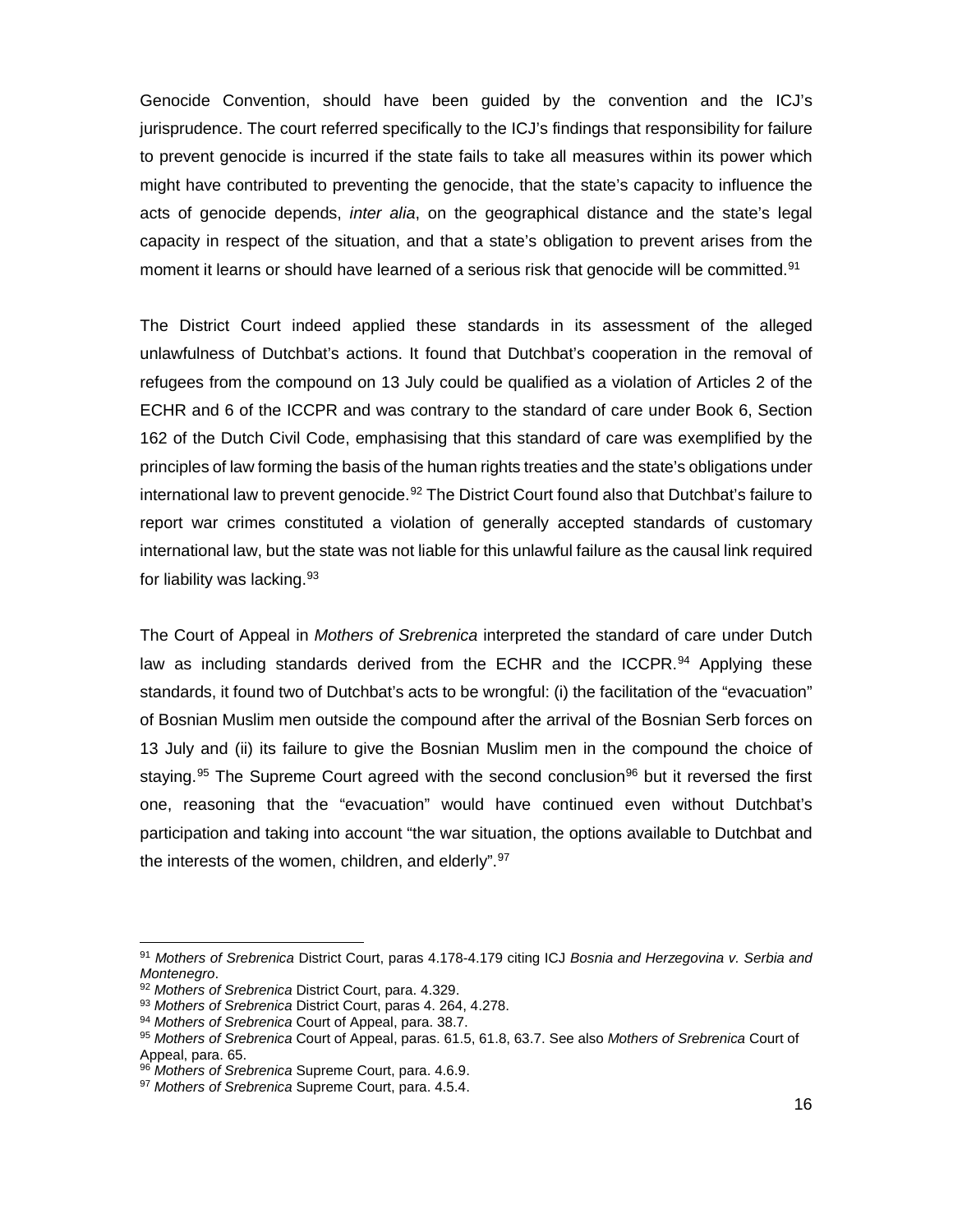#### (iii) Causality

The Court of Appeal in *Mothers of Srebrenica* also considered that even without Dutchbat's participation in the evacuation of Bosnian Muslim men outside the compound on 13 July, their faith would not have been different. However, it took this fact into account in its assessment of whether a causal link between Dutchbat's acts and the damage claimed was present. As no such link was established the Court of Appeal denied the claim for monetary compensation.<sup>[98](#page-17-0)</sup> Emphasising that facilitating serious violations of fundamental human rights in and of itself and irrespectively of other circumstances, was wrongful, the Court of Appeal issued a declaratory judgment that a wrongful act had been committed. $99$  The approach the Supreme Court took was markedly different.<sup>[100](#page-17-2)</sup> First, it considered the factors that the Court of Appeal assessed in causality, in its determination of the wrongfulness of the act itself. Second, by taking such factors and other circumstances into account the Supreme Court seems to have disagreed with the position of the Court of Appeal that facilitating gross human rights violations in and of itself is a wrongful act.

With respect to the departure of Bosnian Muslim men from the Dutchbat compound, the courts in the *Srebrenica* cases were not consistent. The Court of Appeal in *Nuhanović* and *Mustafić* found that a causal link between this act and the Bosnian Muslim men's death had been established, taking into account that everyone who remained at the compound on 13 July reached their destination alive, that all persons in the compound were allowed to leave with Dutchbat, and that the Dutchbat convoy was not submitted to any inspections.<sup>[101](#page-17-3)</sup> The District Court in *Mothers of Srebrenica* similarly found that the required causal link was proven, as it was determined with a sufficient degree of certainty that the able-bodied men staying at the compound would have survived if Dutchbat had not cooperated with their removal.<sup>[102](#page-17-4)</sup>

The Court of Appeal in *Mothers of Srebrenica* took a different approach. It determined that the Bosnian Muslim men in the compound had only a 30% chance of survival if they had stayed and awarded compensation to the surviving relatives in proportion to this chance.<sup>[103](#page-17-5)</sup> The Supreme Court disagreed with this determination and made its own estimation, finding that

<span id="page-17-0"></span><sup>98</sup> *Mothers of Srebrenica* Court of Appeal, paras. 64.2, 64.3.<br>99 *Mothers of Srebrenica* Court of Appeal, para. 65.

<span id="page-17-3"></span><span id="page-17-2"></span><span id="page-17-1"></span><sup>&</sup>lt;sup>100</sup> See preceding paragraph.<br><sup>101</sup> Nuhanović Court of Appeal, para. 6.14. This finding was not disturbed by the Supreme Court.<br><sup>102</sup> Mothers of Srebrenica District Court, para. 4.330.

<span id="page-17-5"></span><span id="page-17-4"></span><sup>&</sup>lt;sup>103</sup> Mothers of Srebrenica Court of Appeal, paras 68, 69.1.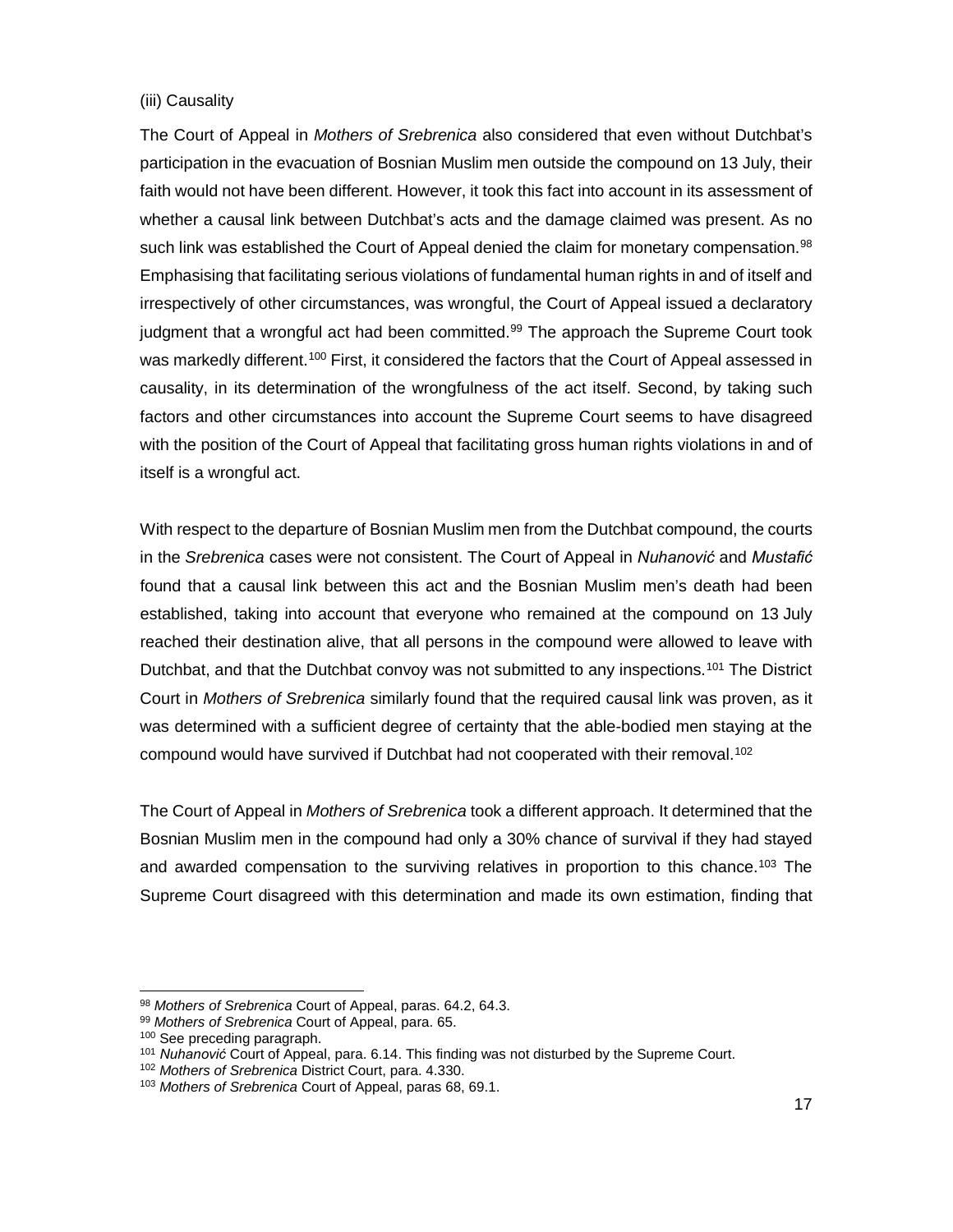the Bosnian Muslim men had only a 10% chance of surviving had they been allowed to stay in the compound. [104](#page-18-0)

Despite these disagreements, it is important to emphasise that the Dutch courts in the *Srebrenica* cases were unanimous that Dutchbat's failure to give the Bosnian Muslim males in the compound the choice of staying was a wrongful act warranting compensation to surviving relatives.

## **B.** *Green Desert* **case**

## *Background*

Twenty-three victims alleging inhumane treatment and torture as a result of operation Green Desert in Iraq, described above, brought a civil lawsuit against the Danish Ministry of Defence before the High Court of Eastern Denmark. The plaintiffs sought compensation for harm suffered during and after operation Green Desert and an order to the Ministry to conduct an effective, official and independent inquiry (*Green Desert* case).[105](#page-18-1) On 15 June 2018 the High Court issued a judgment finding that no soldiers under the Danish battalion's operational control exposed the plaintiffs to inhumane treatment in connection to operation Green Desert. It also found that it had not been established that Danish soldiers had witnessed any inhumane acts against the plaintiffs during the operation.<sup>[106](#page-18-2)</sup> The High Court found, however, that on the basis of the information available to it at the time of the decision to participate in the operation, the Ministry of Defence should have known that there was a real risk that detainees taken into Iraqi custody would be subjected to inhumane treatment.<sup>[107](#page-18-3)</sup> The High Court found that there was a causal link between the Danish forces' commitment and participation in the operation and the exposure of the detainees to inhumane treatment.<sup>[108](#page-18-4)</sup> It awarded partial compensation in the amount of DKK 30,000 (approximately EUR 4,000) to 18 of the plaintiffs. The Ministry of Defence announced that it would appeal the High Court's decision before the Danish Supreme Court.[109](#page-18-5)

<span id="page-18-0"></span> $\overline{a}$ <sup>104</sup> *Mothers of Srebrenica* Supreme Court, paras 4.7.6-4.7.9.

<sup>105</sup> *Green Desert* High Court, pp. 9-10.

<span id="page-18-2"></span><span id="page-18-1"></span><sup>106</sup> *Green Desert* High Court, p. 810.

<span id="page-18-3"></span><sup>107</sup> *Green Desert* High Court, pp. 810-812.

<span id="page-18-4"></span><sup>108</sup> *Green Desert* High Court, p. 812.

<span id="page-18-5"></span><sup>109</sup>See 'Court orders Denmark to compensate 18 Iraqis over torture', Al Jazeera, 15 June 2018: [<https://www.aljazeera.com/news/2018/06/court-orders-denmark-compensate-18-iraqis-torture-](https://www.aljazeera.com/news/2018/06/court-orders-denmark-compensate-18-iraqis-torture-180615185349646.html)[180615185349646.html>](https://www.aljazeera.com/news/2018/06/court-orders-denmark-compensate-18-iraqis-torture-180615185349646.html).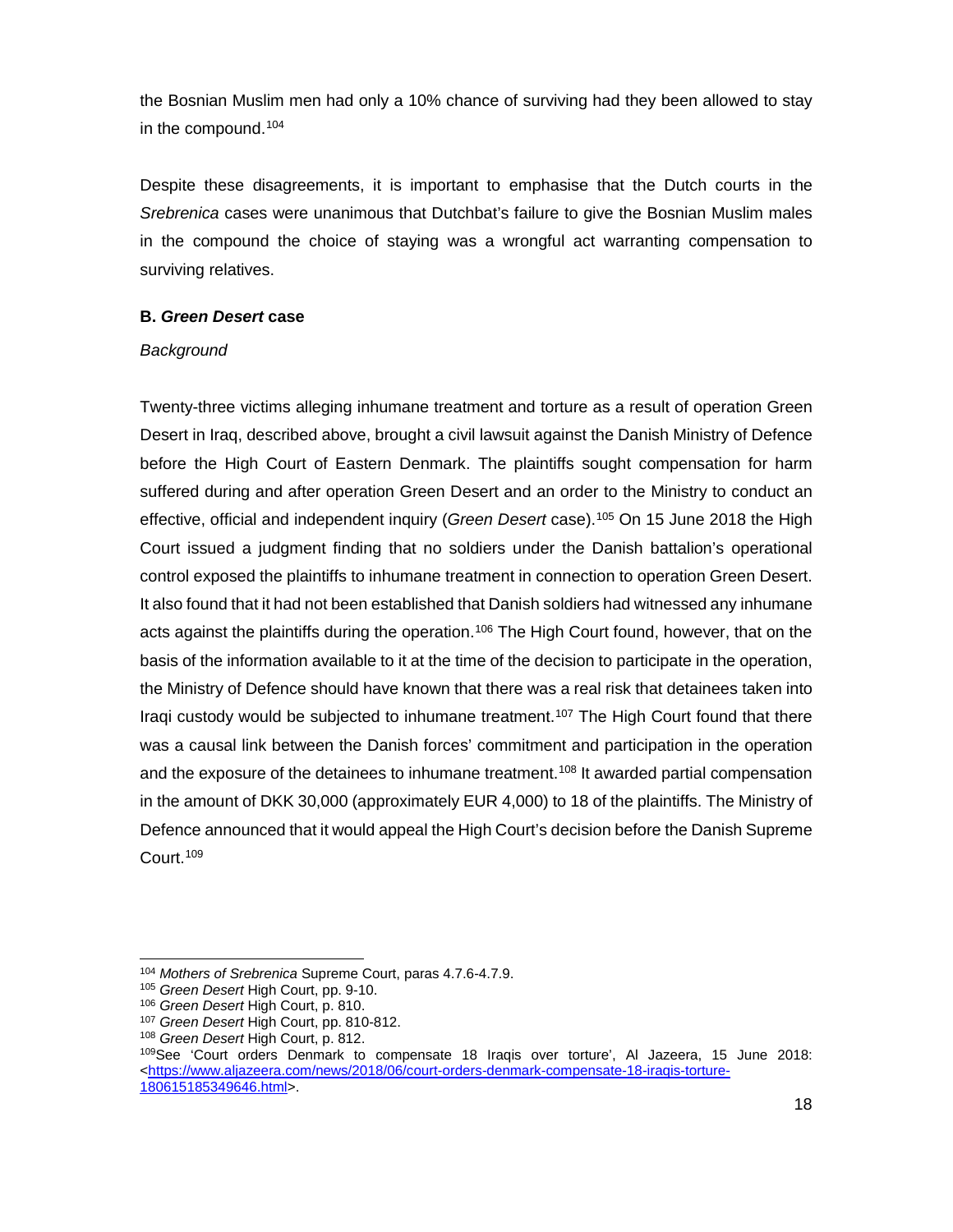#### *Findings*

## (i) Attribution

The presence of Danish forces in Iraq at the time of operation Green Desert was based on UN Security Council Resolutions and was approved by the Danish Parliament.<sup>[110](#page-19-0)</sup> The High Court found, however, that the Danish Ministry of Defence was responsible for the decision to participate in and for the subsequent participation of Danish forces in operation Green Desert. The fact that the Danish battalion's presence and activities in Iraq rested on UN Security Council resolutions, according to the court, could not have led to another assessment.<sup>[111](#page-19-1)</sup> Thus, the criterion for attribution applied by the High Court appears to be the power to take decisions with respect to the challenged conduct — an approach that seems to be in line with the effective control criterion of the DARIO and with the approach of the Dutch courts in the *Srebrenica* cases.

# (ii) Wrongfulness of the alleged conduct

## a. Applicable national law

The High Court found that the Danish authorities had jurisdiction over the case and that Danish law applied. This decision was based on the Coalition Provisional Authority (CPA) Order No. 17, which was endorsed by the Danish Parliament in its decision approving the deployment of Danish forces in Iraq.<sup>[112](#page-19-2)</sup> Pursuant to CPA Order No. 17, which had the status of law in Iraq.<sup>[113](#page-19-3)</sup> multinational forces had immunity from the Iraqi legal process and were subject to the exclusive jurisdiction of their sending states. Third-party claims arising from acts or omissions of the multinational forces "that do not arise in connection with military combat operations" were to be submitted and handled by the state sending the forces alleged to have caused the damage, in accordance with its national law.[114](#page-19-4) The High Court accepted that this order balanced, on the one hand, the need for extensive, but not absolute, immunity for the multinational forces and, on the other, the need to allow local citizens to claim compensation for damage caused by multinational forces which did not arise from lawful military operations[.115](#page-19-5) 

<sup>110</sup> *Green Desert* High Court, p. 716, 718.

<span id="page-19-1"></span><span id="page-19-0"></span><sup>111</sup> *Green Desert* High Court, p. 812.

<span id="page-19-2"></span><sup>&</sup>lt;sup>112</sup> Green Desert High Court, pp. 763-765.<br><sup>113</sup> Green Desert High Court, pp. 10-11, 761, referring to CPA Regulation No. 1.

<span id="page-19-4"></span><span id="page-19-3"></span><sup>&</sup>lt;sup>114</sup> Green Desert High Court, pp. 17-18, 762-763, referring to CPA Order No. 17, section 6(1).

<span id="page-19-5"></span><sup>115</sup> *Green Desert* High Court, p. 763.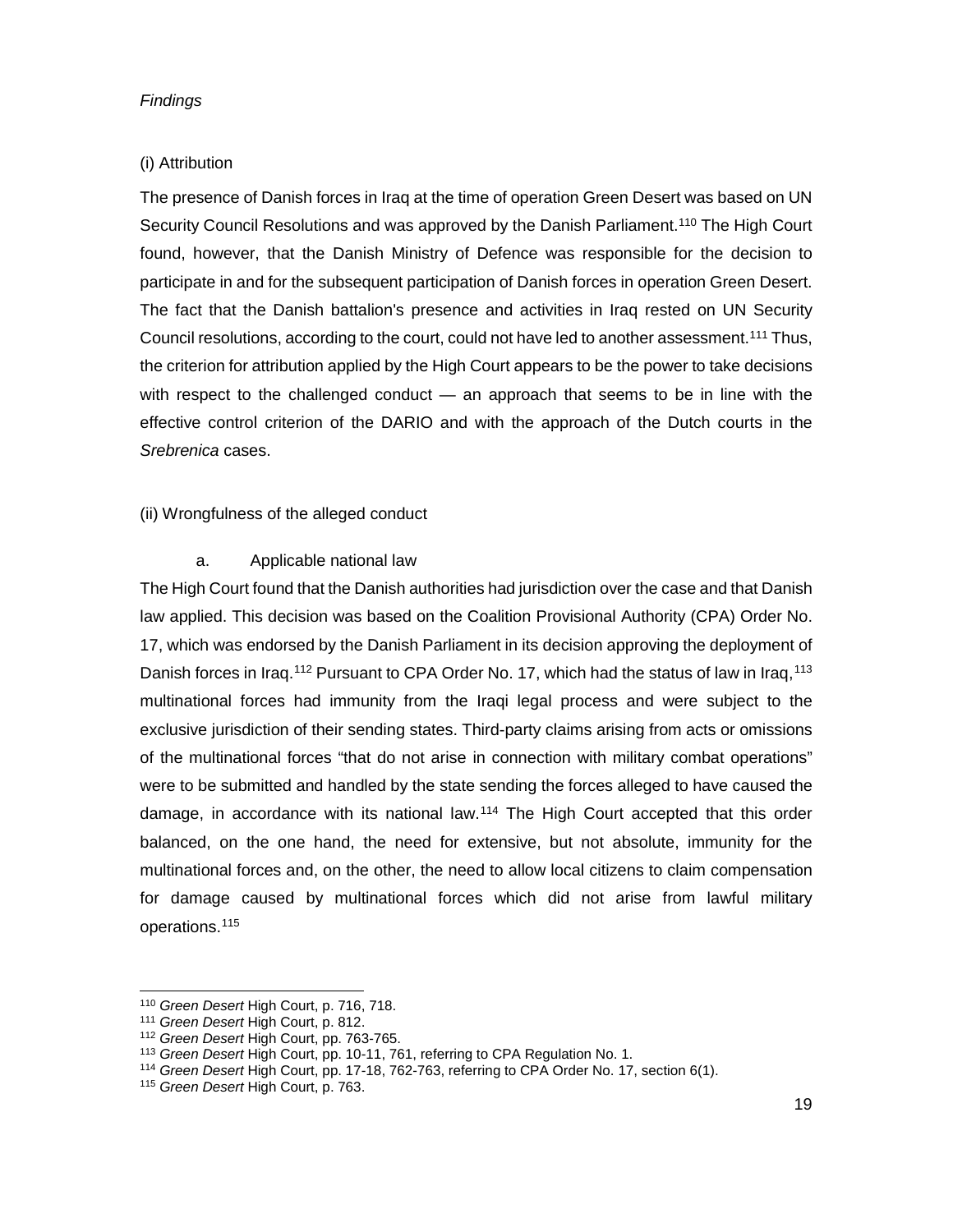## b. Violations of international human rights law

The plaintiffs based their compensation claim on Article 3 of the ECHR, which was incorporated into domestic Danish law through Law No. 285 of 1992 and subsequent legislation, and on the UN Convention against Torture (CAT).[116](#page-20-0) The Ministry of Defence disagreed, arguing that the rules of the ECHR and CAT did not apply because of lack of territorial jurisdiction.<sup>[117](#page-20-1)</sup>

Having found that Danish law applied and taking into account that the substantive protection in Article 3 of the ECHR was incorporated into Danish law, the High Court found it unnecessary to consider whether the territorial conditions of the ECHR's jurisdictional clause in Article 1 had to be fulfilled. $118$ 

## c. Liability under domestic law

The High Court assessed the compensation claim on the basis of the general rules on liability for acts of public authorities, defined in Danish Supreme Court jurisprudence and the Danish Liability and Compensation Act, taking into account Article 3 of the ECHR as well as Articles 13 and 41 of the convention.<sup>[119](#page-20-3)</sup> It referred to Supreme Court jurisprudence stating that in light of Denmark's international obligations, the standard of conduct must be interpreted in accordance with the principle that persons in the custody of the authorities must be treated humanely and not subjected to torture, inhumane or degrading treatment. This implied that responsibility for surrender may arise if Danish authorities knew or should have known that the surrender would entail a real risk that those surrendered would be exposed to inhumane treatment.<sup>[120](#page-20-4)</sup> The High Court also noted that a violation of Article 3 of the ECHR would require compensation if the plaintiff was entitled to compensation in accordance with Article 41 of the ECHR.[121](#page-20-5)

#### (iii) Causal link

 $\overline{a}$ 

The High Court found that there was a causal link between the Danish battalion's commitment and subsequent participation in operation Green Desert and the treatment the plaintiffs were exposed to in Iraqi custody. Such a causal link existed with respect to inhumane treatment but

<sup>116</sup> *Green Desert* High Court, pp. 9-10.

<span id="page-20-1"></span><span id="page-20-0"></span><sup>117</sup> *Green Desert* High Court, p. 691.

<span id="page-20-2"></span><sup>118</sup> *Green Desert* High Court, pp. 764-766.

<span id="page-20-3"></span><sup>119</sup> *Green Desert* High Court, pp. 758-765.

<span id="page-20-5"></span><span id="page-20-4"></span><sup>120</sup> *Green Desert* High Court, pp. 760, 765, referring to Danish Supreme Court jurisprudence. 121 *Green Desert* High Court, p. 761.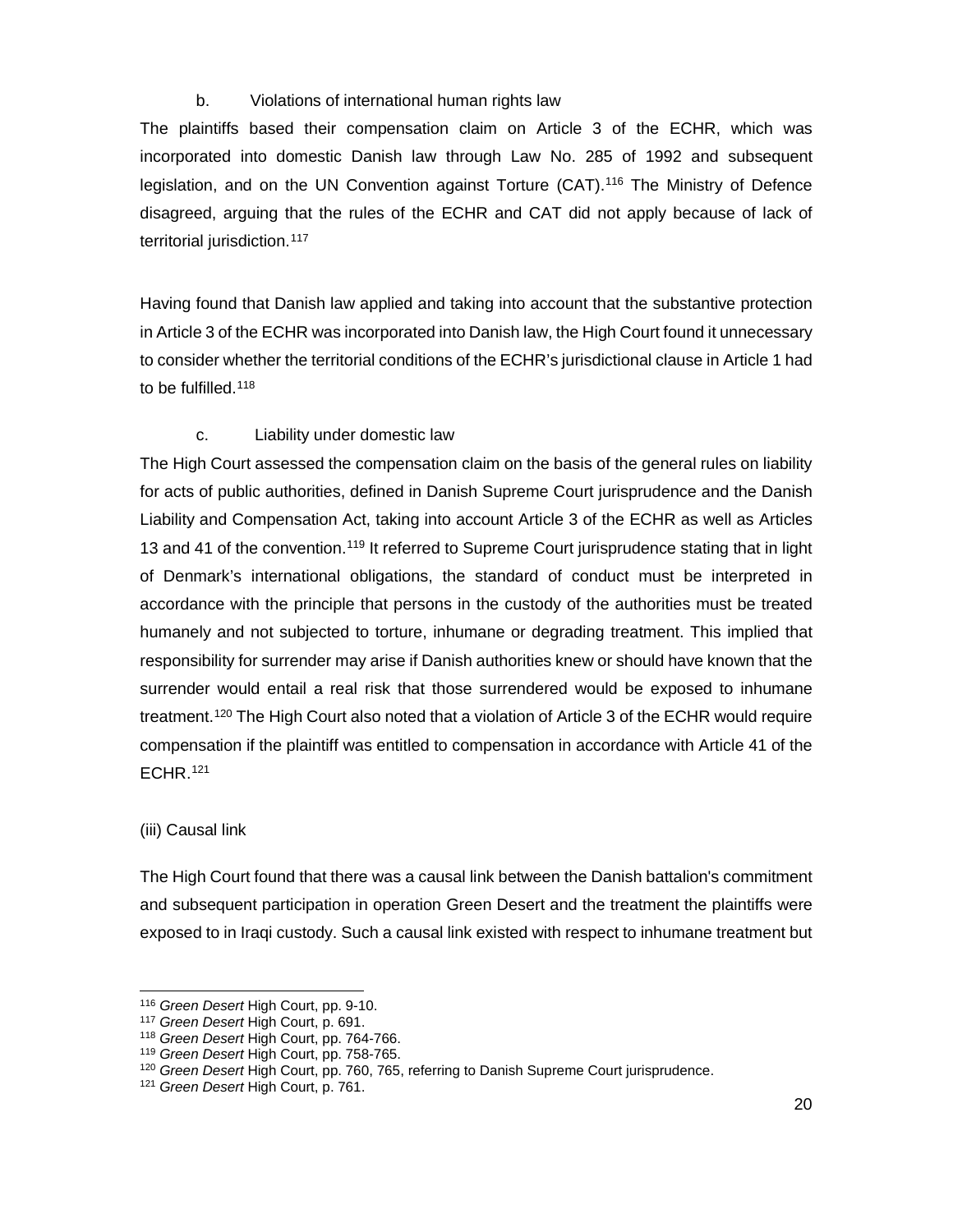not with respect to torture, as it was not shown that there was a general risk that detainees would be subjected to torture, ill-treatment or other systematic violence.<sup>[122](#page-21-0)</sup>

# **IV. ASSESSMENT**

While the application of international human rights law to situations of armed conflict has been the subject of a great body of literature and jurisprudence of national and international human rights courts, the Dutch *Srebrenica* cases and the Danish *Green Desert* case are some of the few cases dealing exclusively with civil liability claims against states based on conduct of the respective state's armed forces abroad. The decisions in these cases contribute to the developing state practice on the right to reparation for victims of international humanitarian law violations and to the academic debate in this field.

As noted earlier, the state practice on this issue is not consistent. Some domestic courts have been reluctant to accept an individual right to reparation for victims of international humanitarian law violations. The German Federal Constitutional Court ruled in 2006 in the *Distomo* case that neither international nor German domestic law (as of 1944) provided a basis for the plaintiffs' claims for reparation for violations of the law of armed conflict.<sup>[123](#page-21-1)</sup> The German Federal Constitutional Court held that Article 3 of Hague Convention IV did not provide for an individual right to compensation and that this provision was applicable only among states,  $124$ a position shared by the High Regional Court of Cologne in the *Bridge of Varvarin* case<sup>[125](#page-21-3)</sup> and by courts in Japan.[126](#page-21-4) Other domestic courts have awarded compensation for damage resulting from the respective state's military forces' conduct abroad violating ECHR provisions,

<sup>122</sup> *Green Desert* High Court, pp. 812-813.

<span id="page-21-1"></span><span id="page-21-0"></span><sup>123</sup> Rau, Markus, 'State Liability for Violations of International Humanitarian Law – The *Distomo* Case Before the German Federal Constitutional Court', German Law Journal, Vol. 07, No. 07 (2005), pp. 701-720 (Rau), pp. 707, 709-710, *citing* Federal Constitutional Court, *2 BvR 1476/03*, decision of 15 February 2006 (*Distomo* case).

<span id="page-21-2"></span><sup>124</sup> Rau, p. 708, citing Federal Constitutional Court, *57 Neue Juristische Wochenschrift 3257*, 3258 (2004), decision of 28 June 2004 (concerning claims of Italian military detainees) and Federal Constitutional Court, *58 Neue Zeitschrift Für Verwaltungsrecht 560*, 564 (2005), decision of 26 October 2004 (concerning claims in the Soviet Occupation Zone).

<span id="page-21-4"></span><span id="page-21-3"></span><sup>125</sup> Rau, p. 708, citing Higher Regional Court, Cologne *58 Neue Juristische Wochenschrift 2860*, 2861 (2005). <sup>126</sup> Rau, p. 708, citing Tokyo High Court, *X et al. v. The State of Japan*, judgment of 7 August 1996 (English translation reproduced in 40 Japanese Annual of International Law 116 (1997)); Tokyo High Court, *X et al. v. The State*, judgment of 6 December 2000 (English translation reproduced in 44 Japanese Annual of International Law 173 (2000)); Tokyo High Court, *X et al. v. The Government of Japan*, judgment of 8 February 2001(English translation reproduced in 45 Japanese Annual of International Law 142 (2002); and Tokyo District Court, *X et al. v. State of Japan*, judgment of 17 June 1999 (English translation reproduced in 43 Japanese Annual of International Law 192 (2000)).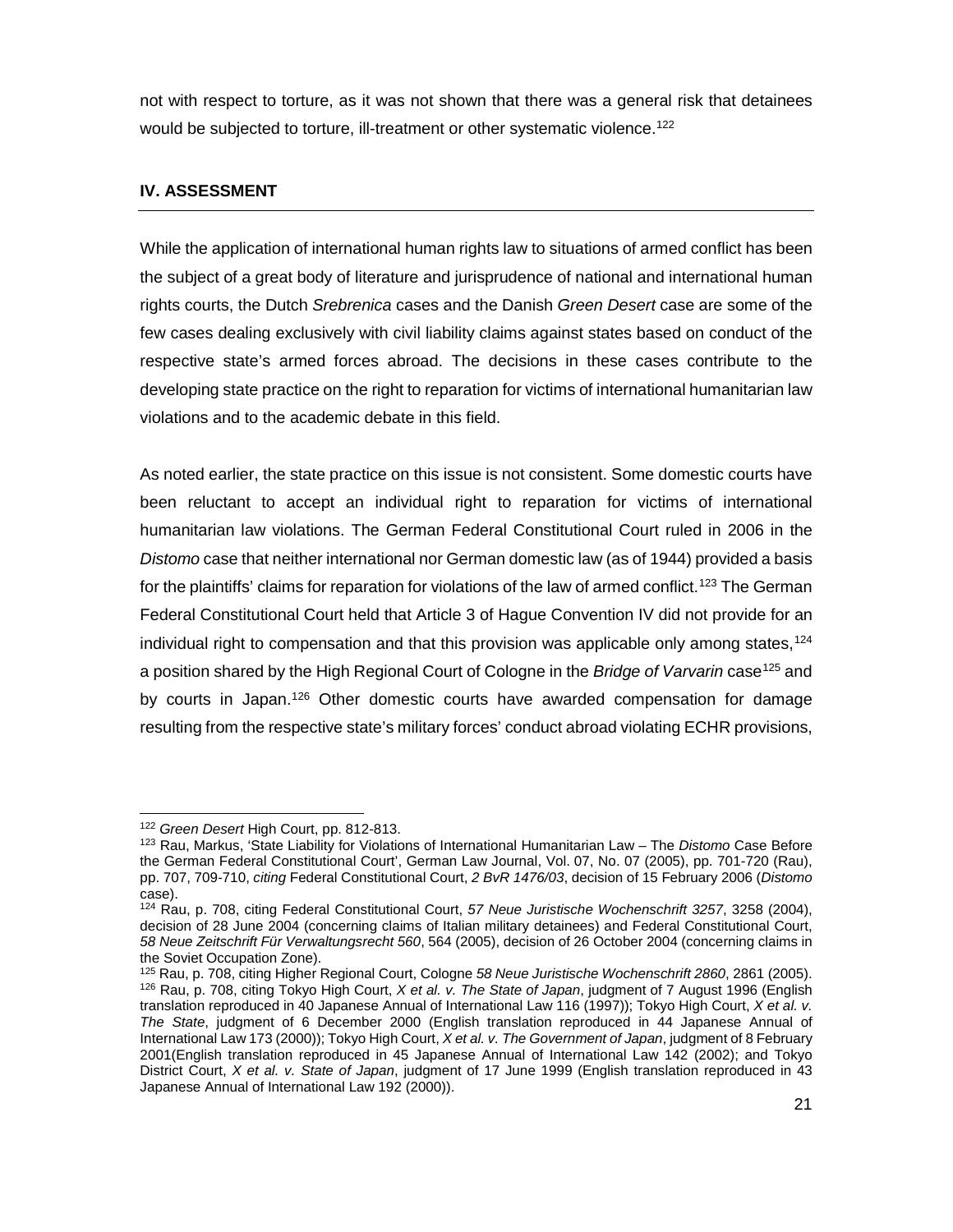noting that no specific norm of international humanitarian law regulated the conduct in question.<sup>[127](#page-22-0)</sup>

The events on which the Dutch *Srebrenica* cases are based, namely the killing of at least 7,000 Bosnian Muslim men by Bosnian Serb forces in July 1995, have been defined as war crimes and crimes against humanity by the International Criminal Tribunal for the Former Yugoslavia  $(ICTY)^{128}$  and as genocide by both the ICTY and the ICJ.<sup>[129](#page-22-2)</sup> Acts of inhumane treatment or torture of civilians or persons *hors de combat* in Iraqi custody, such as those discussed in the Danish *Green Desert* case, may constitute a violation of Article 3 common to all four Geneva Conventions of 1949, which applies to non-international armed conflicts, in particular, of the requirement that civilians and persons *hors de combat* must be treated humanely and of the prohibition of "violence to life and person, […] cruel treatment and torture". Operation Green Desert took place after the end of the war in Iraq in the spring of 2003 and after the end of the occupation on 28 June 2004.[130](#page-22-3) The security situation at the time of the operation, however, was complex, due to the presence of roadside bombs and the intensifying use of heavy guns and other weapons,<sup>[131](#page-22-4)</sup> which indicates that at the time of the operation an armed conflict was ongoing. The High Court confirmed in its judgment that international humanitarian law continued to apply.[132](#page-22-5)

While the *Srebrenica* courts and the *Green Desert* court did not base their decisions directly on international humanitarian law (in the *Green Desert* case international humanitarian law was not even relied on by the plaintiffs) and instead relied on a mixture of domestic civil liability law and international human rights law, the underlying acts to which the claims relate may constitute violations of both international human rights and humanitarian law. By granting the claims, the *Srebrenica* courts and the *Green Desert* court implicitly acknowledged that victims of international humanitarian law violations may seek reparation directly from the state responsible for the violation, at least when the underlying act infringes upon both bodies of law. Instructive in this respect are the considerations of the *Green Desert* court in relation to

<span id="page-22-0"></span><sup>127</sup> United Kingdom, *Serdar Mohammed v. Ministry of Defence and Others*, High Court of Justice, [2014] EWHC 1369 (QB) Case No: HQ12X03367, judgment of 2 May 2014, paras 293-294. See also United Kingdom, *Mohammed and Others v. Secretary of State for Defence, Rahmatullah v. MoD*, Court of Appeal, Case Nos: A2/2014/1862; A2/2014/4084; A2/2014/4086, judgment of 30 July 2015.

<span id="page-22-1"></span><sup>128</sup> ICTY *Prosecutor v. Zdravko Tolimir*, Case No. IT-05-88/2-T, Trial Judgment, 12 December 2012, paras 1183 (extermination as a crime against humanity), 1187 (murder as a war crime and as a crime against humanity), 1193 (persecutions as a crime against humanity).

<span id="page-22-2"></span><sup>129</sup> ICTY *Prosecutor v. Zdravko Tolimir*, Case No. IT-05-88/2-A, Appeal Judgment, 8 April 2015, para. 648; ICJ *Bosnia and Herzegovina v. Serbia and Montenegro*, para. 297.

<span id="page-22-5"></span><span id="page-22-4"></span><span id="page-22-3"></span><sup>130</sup> *Green Desert* High Court, p. 26. 131 *Green Desert* High Court, p. 718. 132 *Green Desert* High Court, p. 26.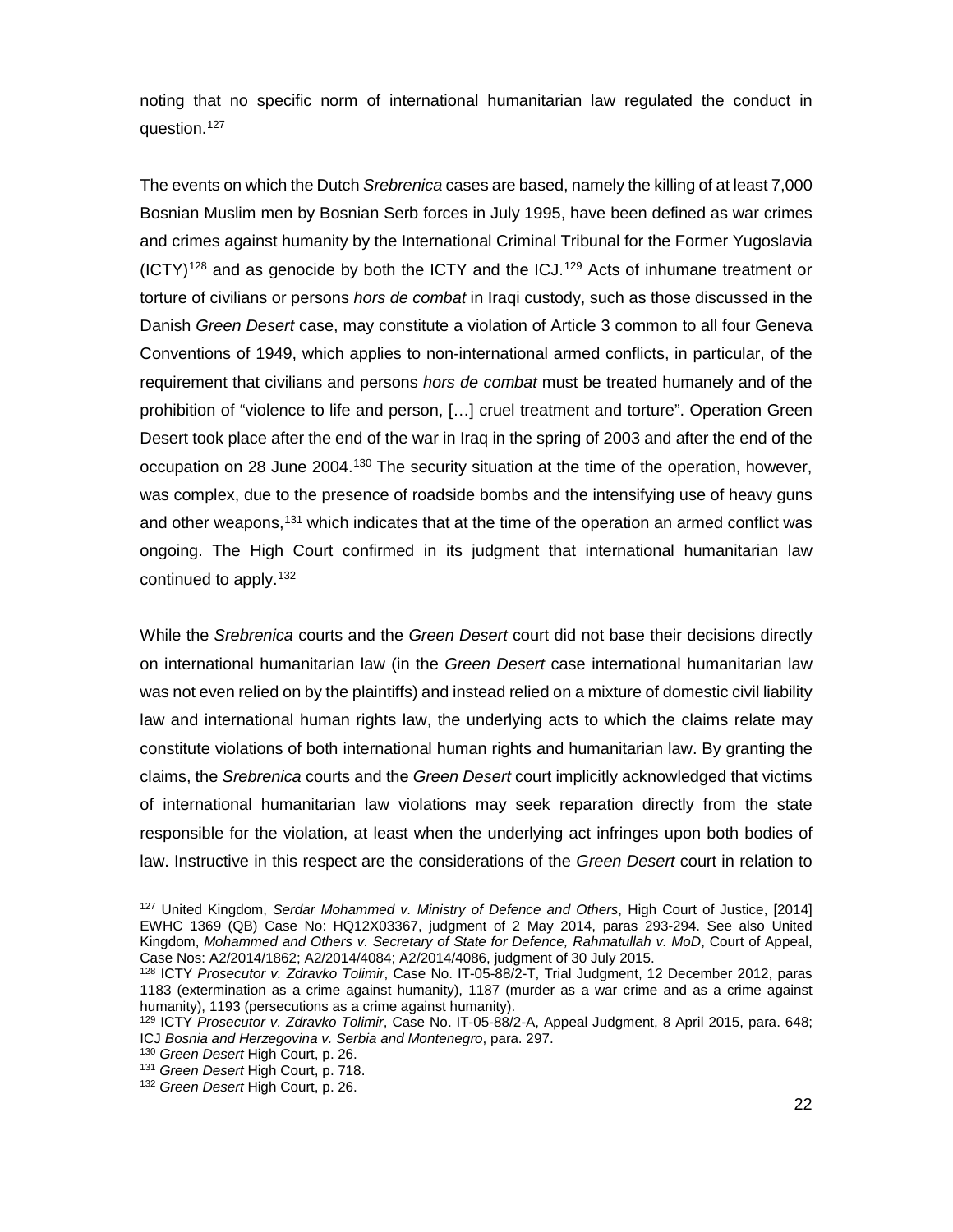the application of CPA Order No. 17 to individual compensation claims. The High Court accepted that this order balanced the need for immunity for the multinational forces and the need to allow local citizens to claim compensation for damage caused by them.<sup>[133](#page-23-0)</sup> The High Court also found that the purpose of the regulation and the need to give practical effect to the provision regarding third-party claims also required that the injured party could rely on this regulation against the troop-sending state without being dependent on international action by the Iraqi government to enforce this provision.<sup>134</sup> The text of CPA Order No. 17 and its interpretation by the Danish High Court in the *Green Desert* case thus appear to be consistent with the way, according to Kalshoven, Article 3 of the 1907 Hague Convention IV was intended to operate.<sup>[135](#page-23-2)</sup>

It will be difficult in these circumstances to maintain that an individual will be entitled to a right to reparation with respect to human rights violations but not with regard to violations of international humanitarian law, even if the underlying acts are the same.[136](#page-23-3) Domestic courts will ultimately decide such claims on the basis of domestic law. As the decisions reviewed above show, domestic law may incorporate, explicitly or implicitly, norms of international human rights law and international humanitarian law<sup>137</sup> and domestic courts may choose to rely in their interpretation on both bodies of law. Even if it found that the Genocide Convention and international humanitarian law instruments did not have direct effect under Dutch law, the District Court in *Mothers of Srebrenica* relied on these instruments in clarifying the standard of care under domestic law. It is further important that in the decisions discussed above the Dutch and Danish courts applied domestic civil liability law with respect to acts of the armed forces in armed conflict abroad. In these circumstances, distinguishing between reparation claims based on international humanitarian law and reparation claims based on international human rights law may no longer be so relevant.

<span id="page-23-0"></span><sup>133</sup> *Green Desert* High Court, p. 763.

<span id="page-23-1"></span><sup>134</sup> *Green Desert* High Court, p. 764.

<span id="page-23-2"></span><sup>135</sup> Kalshoven 2007, pp. 212-213:

One practical way for belligerent states to fill the gap left in 1907 is to open a counter where day-today matters of compensation are directly settled. It appears to be the case that the U.S. armed forces regularly apply this method in their operations on other states' territories. This appears to be exactly what the initiators of Article 3 of 1907 had in mind in the first place.

<span id="page-23-3"></span><sup>136</sup> See Zimmermann, p. 221.

<span id="page-23-4"></span><sup>&</sup>lt;sup>137</sup> Some international humanitarian law treaties create specific obligations for the states parties to enact implementing legislation. The four 1949 Geneva Conventions create an obligation for the states parties to enact legislation penalising grave breaches and to take measures to supress other violations of the conventions (First Geneva Convention 1949, Art. 49-50; Second Geneva Convention 1949, Art. 50(2); Third Geneva Convention 1949, Art. 129(2); Fourth Geneva Convention 1949, Art. 146(2)). The Genocide Convention creates an obligation to enact legislation penalising genocide (Art. V).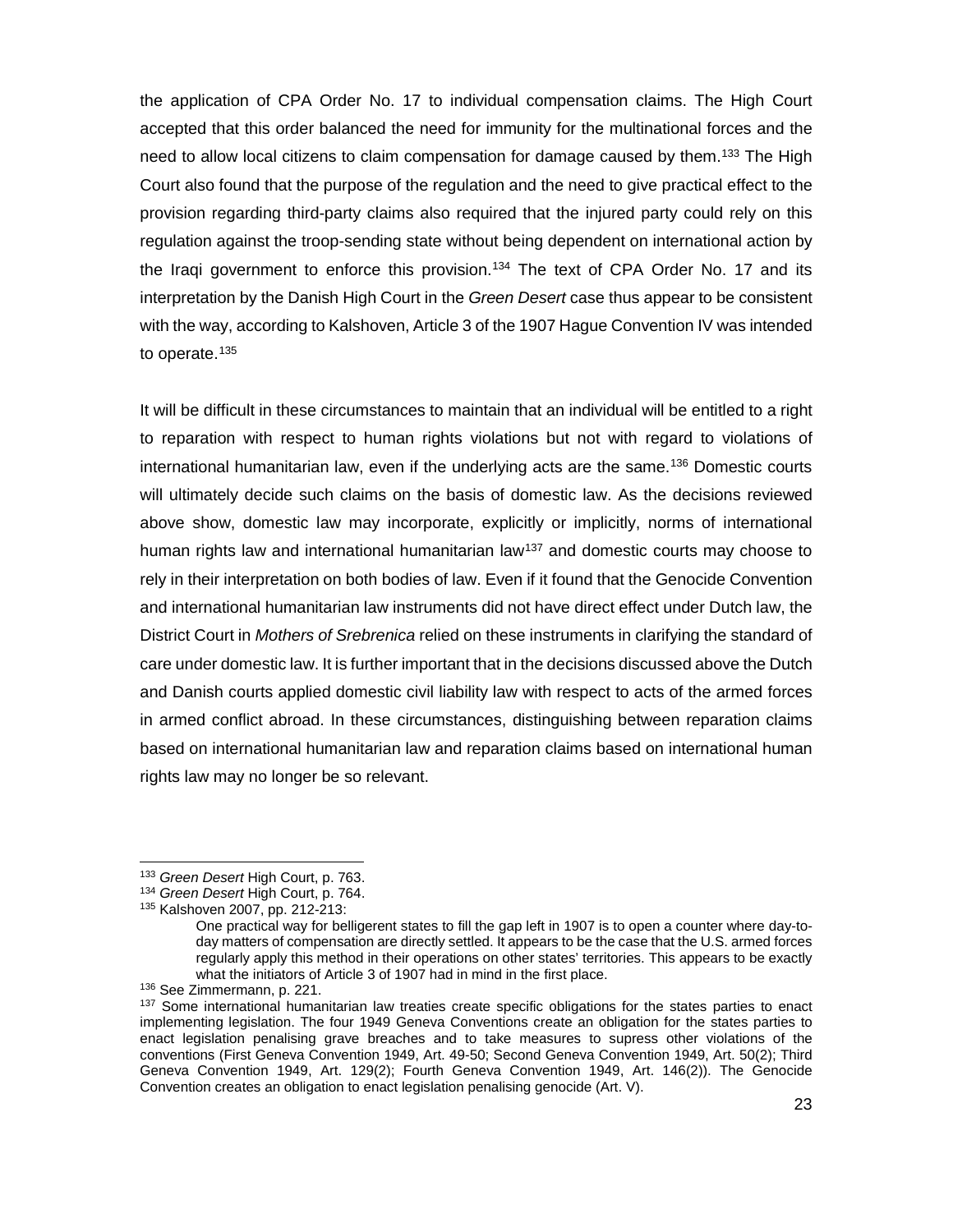A significant contribution of the *Srebrenica* cases is the elaboration of the standard for attribution of conduct of military forces seconded by a state to an international organisation. As noted by Bakker, by accepting the possibility of dual attribution to both the UN and the sending state, the Supreme Court in *Nuhanović* and *Mustafić* "has taken a clear stance in a field, which is at the heart of an on-going debate before national and international courts, among States and international organizations, and in international legal literature" and "has created a significant precedent, which may contribute to the further development of customary international law in this field".<sup>[138](#page-24-0)</sup> The question of attribution is likely to play a critical role in future claims for reparation, considering that in practice states often contribute military forces to international organisations for peacekeeping or military operations abroad and international organisations enjoy jurisdictional immunity. The decisions in the Dutch *Srebrenica* cases are likely to influence domestic courts in other states adjudicating on the same or similar issue. It is further relevant that the approach of the High Court of Eastern Denmark in *Green Desert* is consistent with the approach of the *Srebrenica* cases. While the former did not involve secondment of national armed forces to an international organisation, it nevertheless concerned conduct of armed forces deployed abroad on the basis of UN Security Council resolutions and acting as part of a multinational force.

It has been pointed out that if an individual right to reparation for violations of the law of armed conflict existed, its actual realisation in the context of mass violations "will prove a daunting, if not impossible, task" in light of the "overwhelming number of claims and other 'factual' obstacles", among other issues[.139](#page-24-1) Relevant in this respect is that in *Mothers of Srebrenica* the courts had to assess a large number of acts and omissions affecting various groups of victims. The association 'Mothers of Srebrenica' represented the interests of approximately 6,000 surviving relatives of the fall of Srebrenica. The High Court in the Danish *Green Desert* case discussed claims filed by 23 plaintiffs involving different factual circumstances. In its judgment of over 800 pages it considered a number of complex legal and evidentiary questions. The ability of these courts to handle such issues may suggest that in reality individual claims for reparation may not have the feared impact on the judicial system. Additionally, one may wonder why the inability of a judicial system to handle a large number of complex claims would be a factor weighing against the existence of an individual right. Mechanisms may be adopted to address any such concerns, for example, joint proceedings

<span id="page-24-1"></span><span id="page-24-0"></span><sup>&</sup>lt;sup>138</sup> Bakker, pp. 290, 288.<br><sup>139</sup> Haldemann, marginal note 40. See also Tomuschat, p. 1140.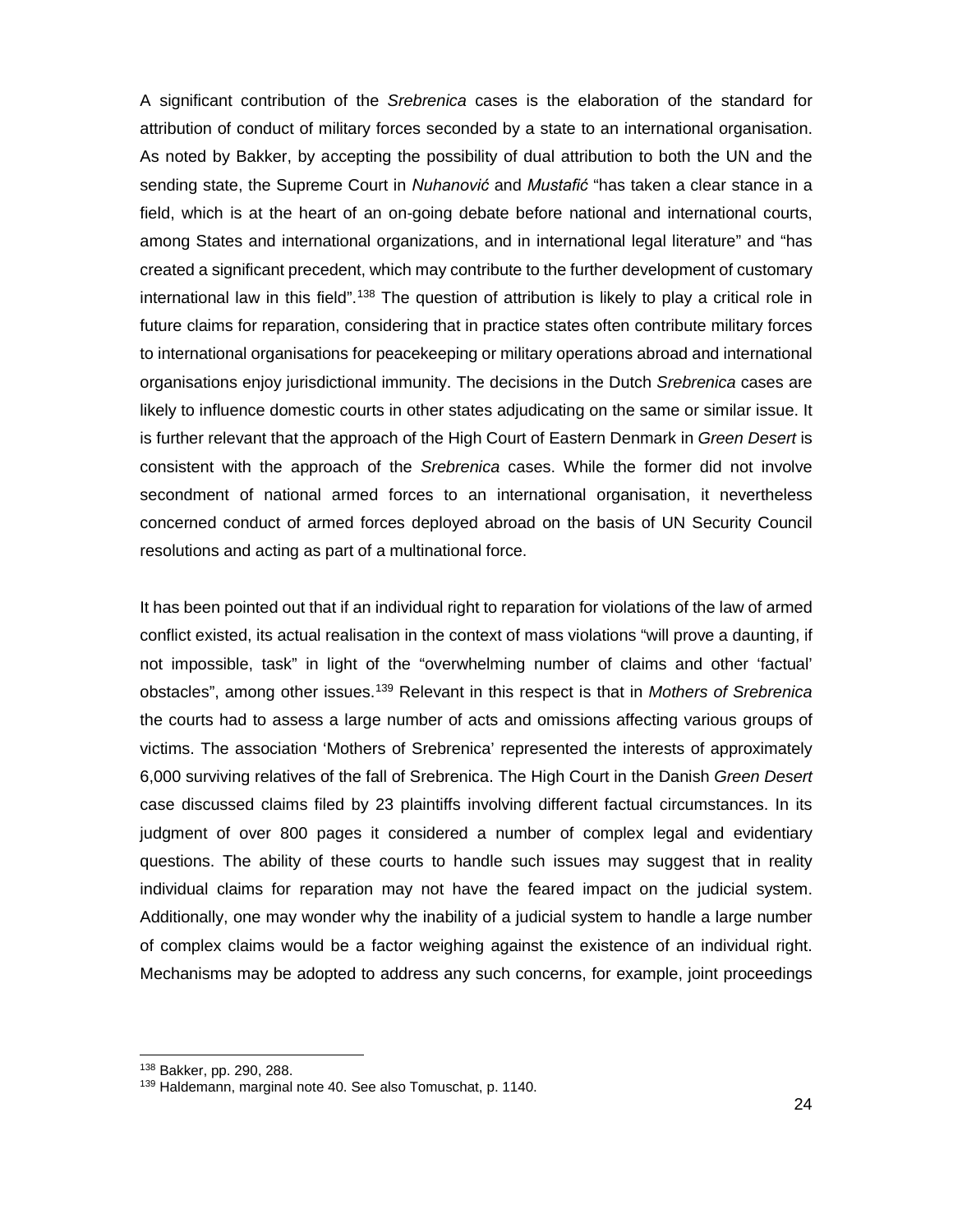in cases based on the same or similar circumstances or single claims submitted by legal entities representing the interests of multiple victims.

Finally, it is important to note the approach taken by the courts of appeal in the *Srebrenica* cases and by the High Court in the *Green Desert* case with respect to the extraterritorial application of human rights treaties. In *Nuhanović* and *Mustafić* the Court of Appeal construed the principles in Articles 2 and 3 of the ECHR and 6 and 7 of the ICCPR as rules of customary international law with universal validity, binding on the state.[140](#page-25-0) In *Mothers of Srebrenica* the Court of Appeal noted that even if the ECHR and ICCPR were not applicable due to the absence of jurisdiction, this would not have affected its assessment, as the standards of these human rights treaties were implicit in the law of the Netherlands[.141](#page-25-1) In the *Green Desert* case the High Court found it unnecessary to address this issue, as Danish law applied and Article 3 of the ECHR was incorporated into Danish law. As pointed out by Ryngaert in relation to the Court of Appeal's judgment in *Mothers of Srebrenica*, this may suggest that "jurisdiction is in the end not decisive for the determination of the wrongfulness of an act committed extraterritorially".<sup>[142](#page-25-2)</sup> These decisions clarify that the standard in civil liability claims against a state is broader than in complaints alleging specific human rights violations against the state, as the question in the former case is not whether the state "owed human rights obligations to the individuals" outside its territory but whether the conduct of the armed forces "constituted an unlawful act" according to domestic law,<sup>[143](#page-25-3)</sup> an assessment in which fundamental humanitarian law rules, explicitly or implicitly, are likely to play a role.

# **V. CONCLUSION**

 $\overline{a}$ 

The recent court decisions in the Netherlands and Denmark discussed in this article make a significant contribution to the developing state practice on the right to reparation for international humanitarian law violations. First, while the courts did not rely directly on international humanitarian law as a basis for their decision, they *de facto* recognized a right of individual victims of international humanitarian law violations to claim compensation directly from the responsible state. Second, by applying domestic civil liability law to acts of the armed forces abroad and by interpreting this law in light of applicable international legal standards,

<sup>140</sup> *Nuhanović* Court of Appeal, para. 6.3.

<span id="page-25-1"></span><span id="page-25-0"></span><sup>141</sup> *Mothers of Srebrenica* Court of Appeal, para. 38.7.

<span id="page-25-2"></span><sup>&</sup>lt;sup>142</sup> Ryngaert, Cedric, 'Peacekeepers Facilitating Human Rights Violations: the Liability of the Dutch State in the Mothers of Srebrenica cases', *Netherlands International Law Review* (2017) 64:453-535 (Ryngaert), p. 457.<br><sup>143</sup> See Ryngaert, p. 457 (emphasis omitted).

<span id="page-25-3"></span>